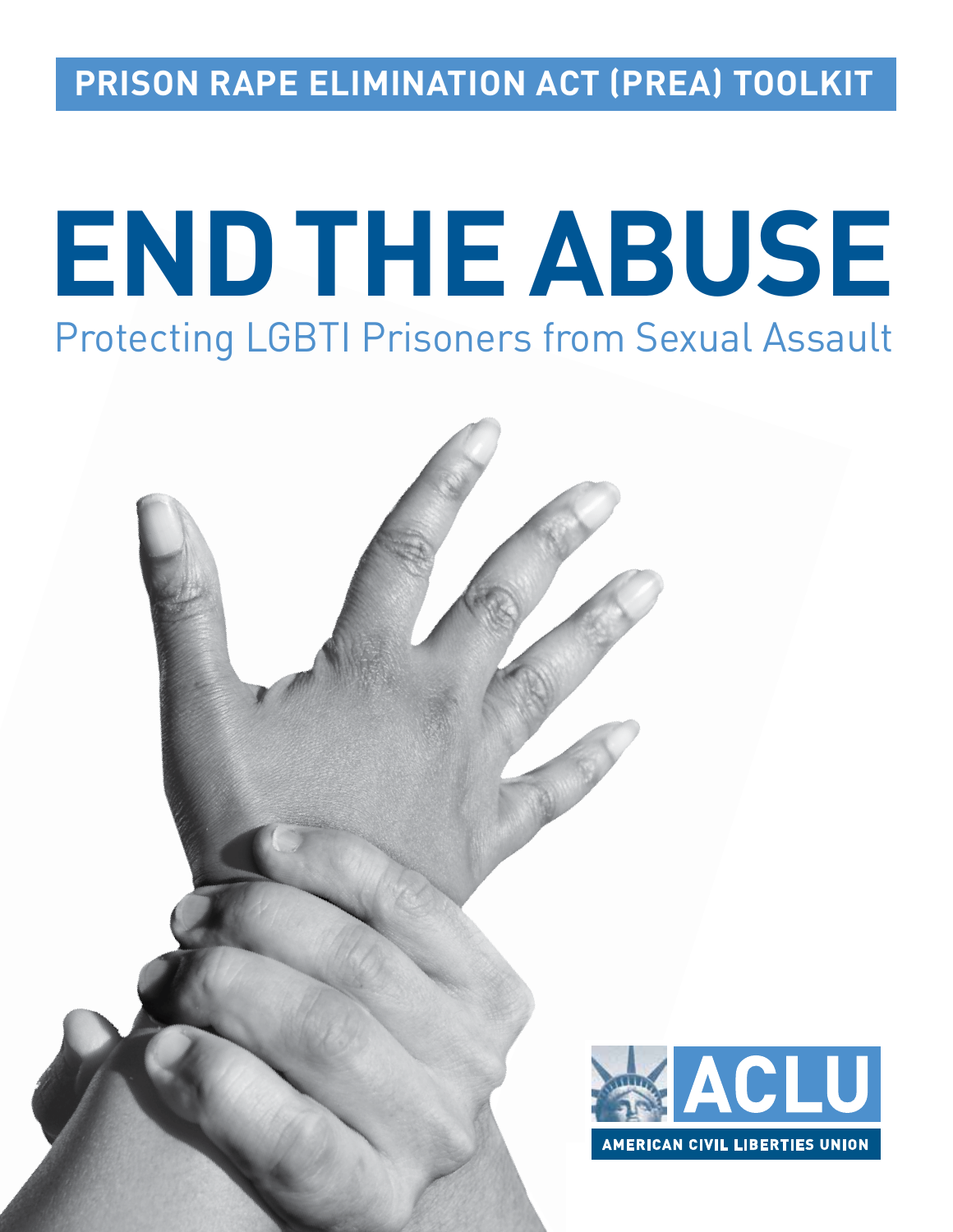

Protecting LGBTI Prisoners from Sexual Assault **Introduction**

**A** prison or jail sentence should never include sexual assault. On May 17, 2012,<br>the Department of Justice released the final federal regulations implementing the **Prison Rape Elimination Act (PREA)**. These regulations apply to federal, state and local correctional facilities and lock-ups and include key protections for Lesbian, Gay, Bisexual, Transgender and Intersex (LGBTI) individuals. Despite or likely because of—the decade-long process leading up to the passage of the final regulations, much confusion remains about how PREA's protections can be leveraged to protect LGBTI individuals from sexual assault. This four-part toolkit is designed for advocates both in and outside of correctional settings to use PREA's requirements to end the abuse of LGBTI individuals. As federal, state and local agencies reassess their policies and practices to come into compliance with PREA, there will be key opportunities to make important policy changes that will impact all individuals in confinement settings. The time to act is now.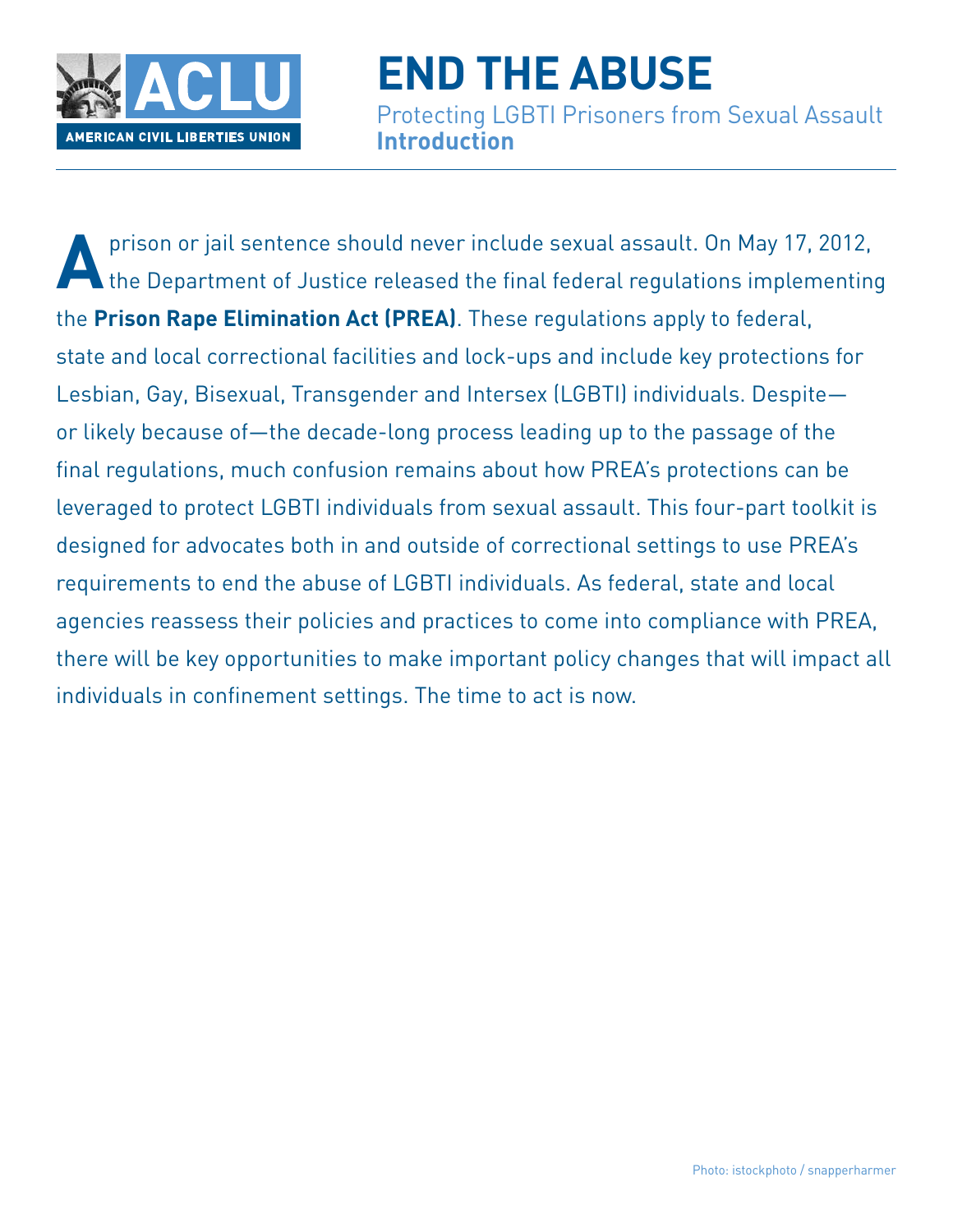

Protecting LGBTI Prisoners from Sexual Assault **Advocacy Guide**

The Prison Rape Elimination Act (PREA) was signed into<br>law in 2003.<sup>1</sup> The Act charged the Department of Justice (DOJ) with gathering data on the incidence of prison rape,2 and created the National Prison Rape Elimination Commission (NPREC) to study the problem and recommend national standards to DOJ.3 After nine years of study and commentary by experts, the DOJ promulgated a comprehensive set of regulations implementing the Act in May 2012.4 The Department of Justice in its summary of the final PREA regulations recognized "the particular vulnerabilities of inmates who are [Lesbian, Gay, Bisexual, Transgender and Intersex] LGBTI or whose appearance or manner does not conform to traditional gender expectations" and included landmark protections against the types of assault, harassment, and prolonged isolation that are commonly experienced by LGBTI individuals in custody.5

While the Federal government was immediately bound to implement the PREA regulations in federal prisons and with respect to individuals in the custody of the United States Marshal Service,<sup>6</sup> states had until August 2013 to certify compliance with the regulations or potentially lose five percent of any DOJ grant funds directed towards prison funding.7 The Department of Homeland Security (DHS) and the Department of Health and Human Services (DHHS) were charged by Executive Order with promulgating PREAcompliant regulations within 180 days of the final DOJ regulations. Those regulations are still under review.

The PREA regulations primarily rely on an audit system and PREA coordinators to monitor and track compliance. The regulations require agencies to conduct one audit per year of at least one third of each facility type (prison, jail, juvenile facility, overnight lockup, and community confinement facility) operated by the agency.8 Over the course of three years beginning August 20, 2013, state and local agencies must audit every facility operated by the agency.<sup>9</sup> Under PREA, governors are responsible for certifying the state's compliance with the standards imposed by the regulations and must consider the results of the most recent audits in determining the state's compliance status.10

All agencies subject to PREA must identify a PREA coordinator to monitor and implement compliant policies. The coordinator must have "sufficient time and authority to develop, implement, and oversee agency efforts to comply with the PREA standards in all of its facilities."<sup>11</sup>

The PREA regulations set forth new national standards that apply to federal, state and local agencies. State agencies face the loss of five percent of their federal funding if they fail to comply with PREA.<sup>12</sup> However, states can avoid that penalty if they promise to use their federal funding to conform to PREA standards in the future,<sup>13</sup> and PREA provides no penalties for local agencies that fail to meet its standards.14 Due to the lack of a penalty mechanism at the local level, some local agencies may try to ignore PREA or be slow to comply with the regulations. This is another reason why advocacy and outside pressure is especially important for the success of PREA, and can make an enormous difference for the safety and security of all prisoners.

### **The PREA Regulations Offer Key Opportunities for Reducing Violence against LGBTI individuals.**

Reports of harassment, assault and prolonged isolation of LGBTI individuals in custody are staggering. LGBTI individuals are often placed against their will in highly isolating and restrictive settings that not only fail to keep them safe, particularly from staff-perpetrated sexual abuse, but that also damage their health and reduce their chances of early release because of significant limitations imposed on educational, program and work opportunities in these settings. Transgender and intersex individuals are often assigned to placements based solely on an examination of their genital characteristics without accounting for the particular safety needs of each individual. There is rarely any guidance on how and when searches of transgender individuals should be done. The final PREA regulations include key protections against the common and abusive practices that individuals experience in different custodial settings and can be used to create meaningful changes for LGBTI prisoners who are particularly vulnerable.

# **DOCUMENTING VIOLATIONS**

Ask your state or local corrections agency for the schedule

As the nation's largest public interest law organization, with affiliate offices in every state and a legislative office in Washington D.C., the ACLU works daily in courts, legislatures, and communities to promote more effective criminal justice policies.

1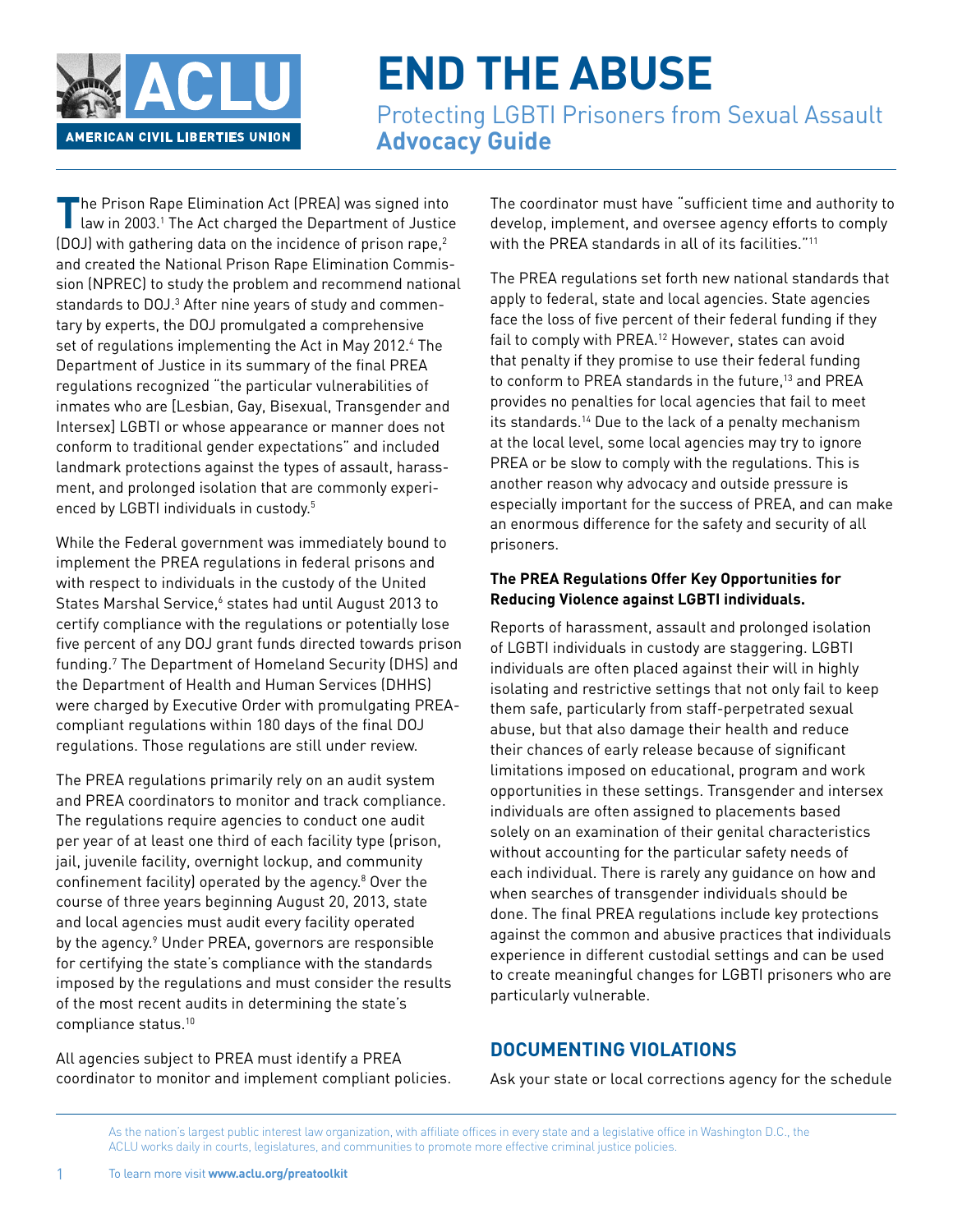of PREA audits and contact information for the auditors. Once you have this information, you can report violations to the auditors. Facilities are also required to post notice of upcoming audits and contact information for auditors six weeks prior to the audit.<sup>15</sup> People in custody should be advised to look out for audit notices and contact the auditors with any information about PREA violations.

If there are any facilities that are particularly noncompliant, that information can also be reported to the Special Litigation Division of the Office of Civil Rights at the DOJ. The Special Litigation Division has the power to monitor conditions of confinement in state and local facilities under the Civil Rights of Institutionalized Persons Act (CRIPA). Where systemic violations are occurring, the Special Litigation Division may take action. Reports should be made directly to the Special Litigation Section here:

**U.S. Department of Justice Civil Rights Division—Special Litigation Section** 950 Pennsylvania Avenue NW Washington, D.C. 20530 (202) 514-6255 or (877) 218-5228

# **POLICY & LEGISLATIVE CHANGE**

The final PREA regulations can be leveraged to reduce the violence and other common problems that LGBTI individuals experience while incarcerated. State and local agencies must now be in compliance with PREA but some facilities or systems may not have updated their policies yet. If you discover from a prisoner or through a public records request that an agency or facility has maintained PREA non-compliant policies, you should alert them to the violation and remind them of their obligation to be in compliance with the PREA regulations. Another strategy would be to write your state Department of Corrections or local jail or juvenile detention center to ask about changes in policy and practice that have been made to comply with their obligations under PREA. Such an inquiry may start a dialogue and put corrections leaders on notice that the advocacy community in their jurisdiction is prepared to hold them accountable to PREA's mandates.

The PREA regulations also require that at the conclusion of any investigation of sexual abuse, regardless of whether the allegation was substantiated, that the facility conduct an incident review that includes upper-level management and assesses whether the alleged incident was motivated by race, ethnicity, actual or perceived LGBTI status or gender identity and whether any policy changes need to

be made to protect against future abuse.<sup>16</sup> Ensuring that these reviews are mandated by actual policy and that they are conducted thoroughly and seriously should be part of your advocacy strategy.

In addition to agency advocacy, some states are moving to pass state legislation that would clarify state and local agency obligations to eliminate sexual violence. Several states have passed their own PREA laws. In May 2013, Colorado's Governor signed into law a bill that makes PREA regulations binding for prisoners under age 18 who are being held in any of the state's correctional facilities.<sup>17</sup> Just over two weeks later, Texas passed a piece of legislation that mandates PREA training for correctional officers who work in juvenile facilities.18 Connecticut has passed an even broader law: in 2011, that state adopted the full PREA regulations in all facilities that hold adult prisoners and detainees, including local jails.19

As of June 2013, a number of states have active PREArelated legislation in their legislatures. The California State Senate approved a comprehensive PREA bill on May 29, 2013, which is now pending in the Assembly.<sup>20</sup> New York,<sup>21</sup> North Carolina,<sup>22</sup> and Texas<sup>23</sup> each had PREA laws pending in committee prior to the close of this legislative session. Several other states, such as Nevada,<sup>24</sup> New Mexico,<sup>25</sup> and West Virginia,<sup>26</sup> introduced PREA laws in the last year and a half.

Passing state legislation to guarantee PREA compliance, monitoring and enforcement is the best way to ensure that all facilities and agencies in the state implement and rigorously follow the PREA regulations and require independent, outside audits.

# **LITIGATION**

Though PREA does not create a private right of action to sue for violations of the Act or regulations,<sup>27</sup> there may be room for litigants to argue that noncompliance with the PREA standards presents evidence that facilities are not meeting their constitutional obligations. If a state, agency or facility has maintained PREA non-compliant policies or practices, this may be evidence that officials have been deliberately indifferent to an objectively serious risk of harm. The data that was collected by Congress, the NPREC and the DOJ during the passage of PREA and the implementing regulations effectively put agencies and officials on notice of the particular vulnerability of LGBTI prisoners.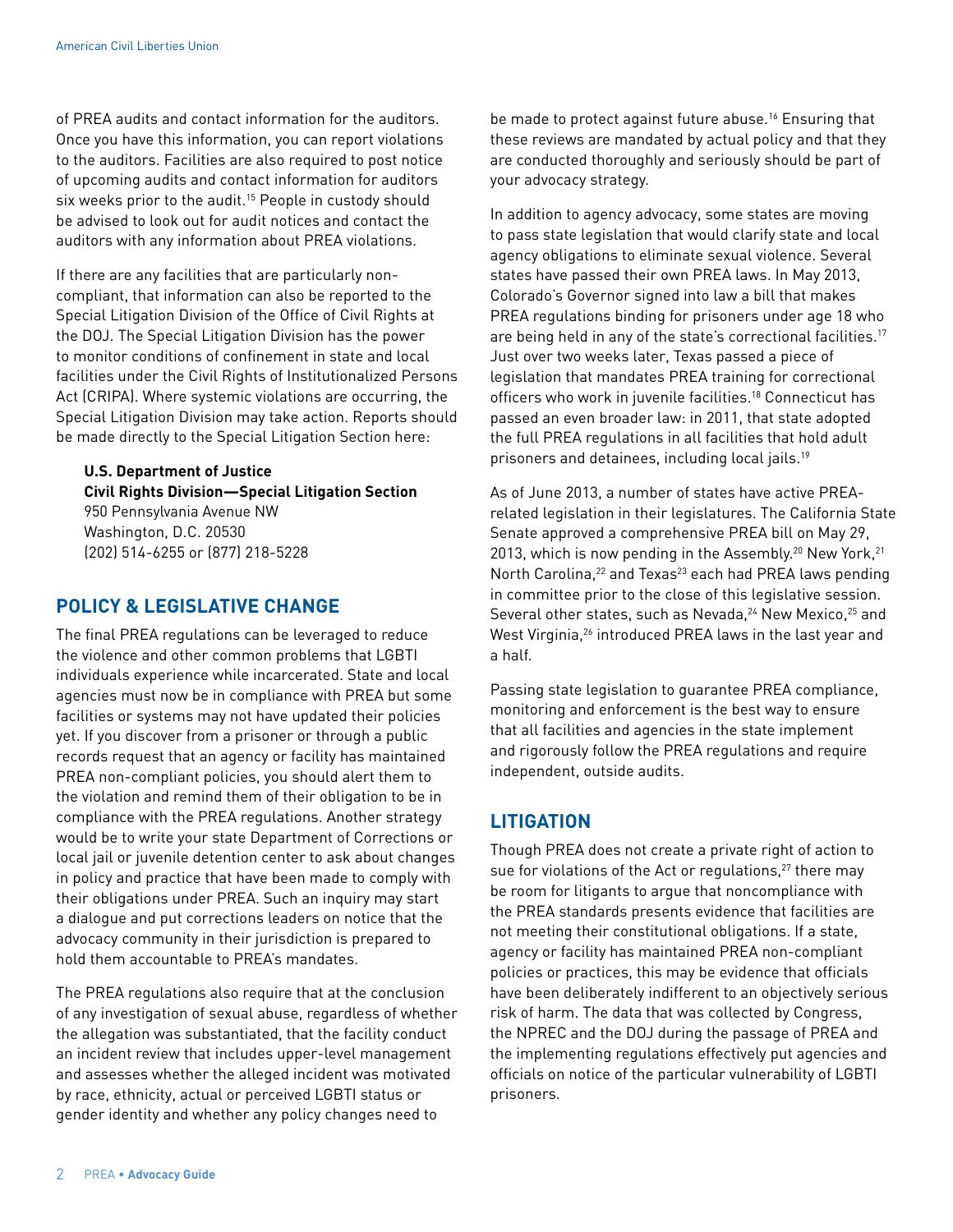# **KEY LGBTI ISSUES TO MONITOR IN CUSTODIAL SETTINGS**

#### **Definitions**

#### *What To Look For*

Many state and local corrections agencies will develop PREA directives. The directives may include definitions related to sexual abuse and reporting mechanisms but may leave out definitions related to LGBTI individuals.

#### *What You Can Do*

Advocate with these agencies for the inclusion of clear definitions related to LGBTI individuals in custody.

- **•** *Gender nonconforming* means a person whose appearance or manner does not conform to traditional societal gender expectations.
- **•** *Intersex* means a person whose sexual or reproductive anatomy or chromosomal pattern does not seem to fit typical definitions of male or female. Intersex medical conditions are sometimes referred to as disorders of sex development.
- **•** *Transgender* means a person whose gender identity (i.e., internal sense of feeling male or female) is different from the person's assigned sex at birth.
- **•** *Gender Expression* means the manner in which a person expresses his or her gender identity to others.
- **•** *Gender Identity* means a person's internal, deeply felt sense of being male or female, or in between, regardless of the person's sex at birth.
- **•** *Questioning* means a person, often a younger person, who is exploring or unsure about their sexual orientation, gender identity and/or gender expression.
- **•** *Sexual orientation* means the internal experience that determines one's physical, emotional or other attraction to men, women, both or neither (asexual). Everyone has a sexual orientation.

#### **Individualized assessments for placement of LGBTI individuals.**

The final PREA regulations require adult prisons and jails and juvenile detention facilities to screen individuals within 72 hours of intake to assess the individual's risk for sexual victimization or abuse.<sup>29</sup> This screening "shall consider,

at a minimum…whether the inmate is or is perceived to be gay, lesbian, bisexual, transgender, intersex or gender nonconforming."30 Agencies are then charged with using this screening information to "inform housing, bed, work, education, and program assignments with the goal of keeping separate those inmates at high risk of being sexually victimized from those at high risk of being sexually abusive."31 Safety determinations must be made on an individualized basis.32

**The regulations also require agencies to make individualized housing and program placements for all transgender and intersex individuals.**33 **This includes assignment of transgender and intersex individuals to male or female facilities.**34 All such program and housing assignments must "be reassessed at least twice each year to review any threats to safety experienced by the inmate"35 and an individual's "own views with respect to his or her own safety shall be given serious consideration" in these assessments.36 Given that corrections agencies in the United States almost universally assign people to male or female facilities based solely on genital characteristics or birth assigned sex, this standard marks an important and significant departure from current practice and will require oversight and pressure from advocates to ensure that it is effectively implemented.

#### *What To Look For*

- **•** Any policy that mandates placement of transgender and intersex individuals based solely on a person's genital characteristics or gender designation on state issued identification presents a clear PREA violation.
- **•** Any policy or practice that determines facility, housing, work or bed assignments solely on the basis of an individual's actual or perceived LGBTI status violates PREA.

#### *What You Can Do*

- **•** Work with the agency to implement policies that identify transgender and intersex individuals through respectful and affirming intake procedures.
	- **•** *Sample language*:*"Transgender individuals may be identified during admission/intake based on:*

*A statement that he or she is transgender, is 'trapped in the wrong body,' or is really a different sex than his or her birth sex;*

*A request to be called by a name that is not traditionally associated with his or her birth sex;*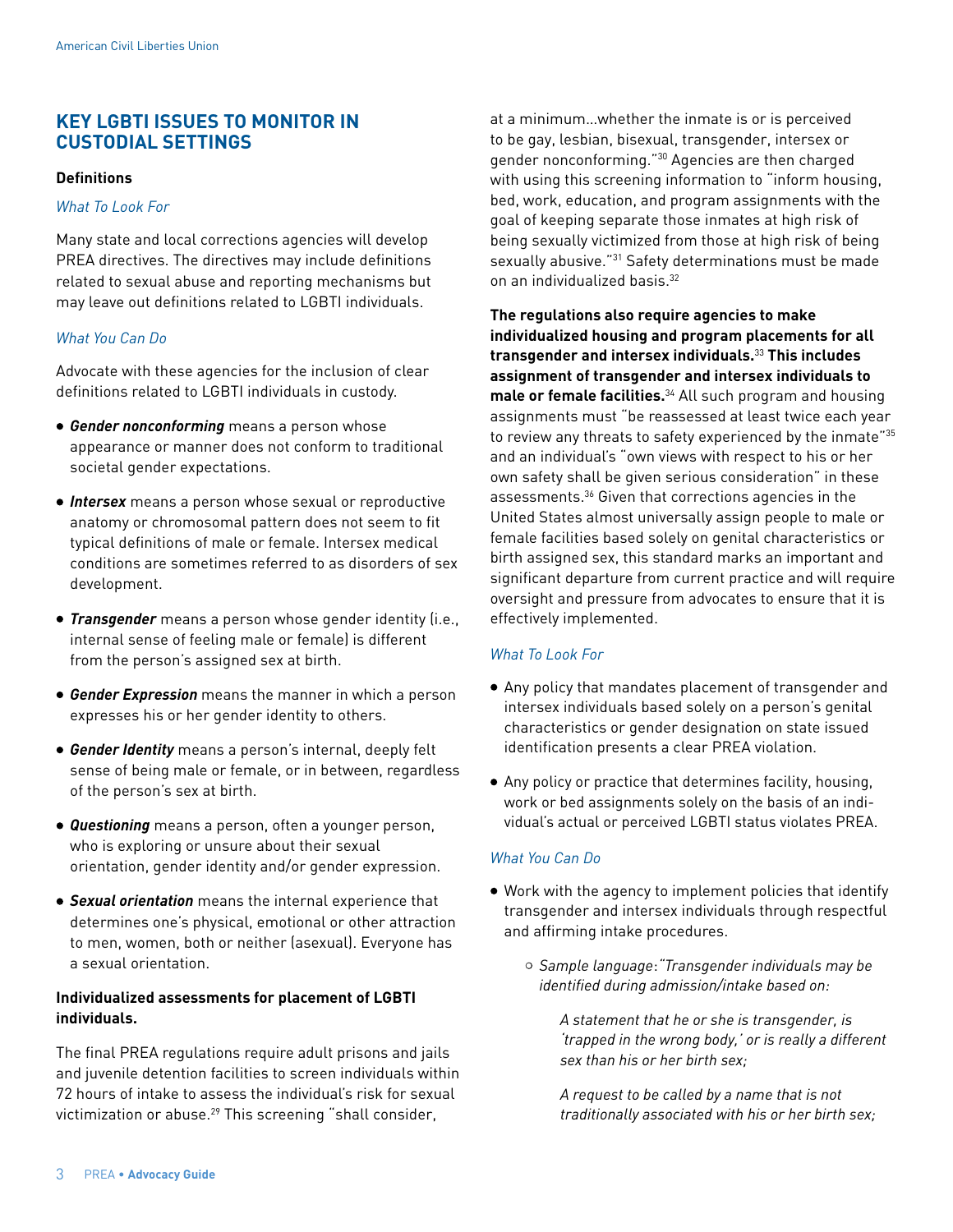*Any statements in arrest reports/jail or court records indicating the person is transgender or that the police were unsure of the person's sex."*

- **•** No one should inquire about an individual's medical transition, genital characteristics or surgical status unless necessary for a medical evaluation.
- **•** Advocate for policies that trigger regular and individualized assessments for the placement and program assignments of transgender and intersex individuals. This means that transgender women must be considered for placement in women's facilities and transgender men for placement in men's facilities.
	- **•** Individual assessments should also include an individual's sense of his or her own safety in different placement options (i.e., male vs. female facilities, general population, protective custody).
	- **•** *Sample Language: "A transgender or intersex individual shall be provided with a form or screening questionnaire to be conducted or filled out in private that will allow the person to select the following:*
		- *A preferred name,*

*A preferred pronoun,*

*Where the person would feel safest being housed;*

*The sex of staff that the person would feel safest performing searches and/or urine testing."*

**•** Monitor individual placements that are based solely on an individual's genital characteristics and report such placements and the underlying policies and practices to auditors.

#### **Searches and supervision of transgender individuals.**

The PREA regulations prohibit any search that is conducted for the sole purpose of determining an individual's genital status.<sup>37</sup>

All cross-gender pat, strip and cavity searches are subject to strict guidelines under PREA but restrictions on crossgender pat searches of female individuals do not go into effect until August 2015.<sup>38</sup> Even though agencies are not required to be in compliance with all search provisions, all agencies should be taking steps to implement policies consistent with the cross-gender pat and strip search prohibitions prior to the 2015 effective date. Under the regular effective dates for PREA compliance, agencies are prohibited from conducting cross-gender strip and

cavity searches **except in exigent circumstances** or when performed by a medical practitioner.39 Agencies are also required to effectively train staff to conduct professional and respectful searches of transgender and intersex persons.40

PREA further mandates that facilities implement policies to ensure that individuals are able to shower and undress without being viewed by staff of the opposite gender and that staff of the opposite gender announce themselves prior to entering any housing area.<sup>41</sup> Agencies are required to provide transgender and intersex individuals with access to private showers in all circumstances.<sup>42</sup>

The PREA regulations do not offer clear guidance on what constitutes a cross-gender search or cross-gender viewing for transgender and intersex individuals. The PREA Resource Center identifies three policy options for conducting searches of transgender and intersex individuals: "1) searches conducted only by medical staff; 2) searches conducted by female staff only, especially given there is no prohibition on the pat-searches female staff can perform (except in juvenile facilities); and 3) asking inmates/residents to identify the gender of staff with whom they would feel most comfortable conducting the search "43

#### *What To Look For*

- **•** Policies requiring genital searches by staff solely to determine the genital characteristics of a transgender or intersex person are prohibited by PREA.
- **•** Regardless of where transgender and intersex individuals are housed, any policy or practice that forces transgender or intersex individuals to shower in group shower settings violates PREA.
- **•** Policies or practices that treat transgender and intersex individuals as the sex of their housing assignment for purposes of triggering cross-gender search protections.
- **•** Policies and practices that do not provide for an individualized determination of cross-gender search protections for transgender and intersex individuals.

#### *What You Can Do*

**•** Advocate for clear guidelines on searches of transgender individuals including prohibitions on any searches for the sole purpose of examining or determining a transgender or intersex person's genital characteristics.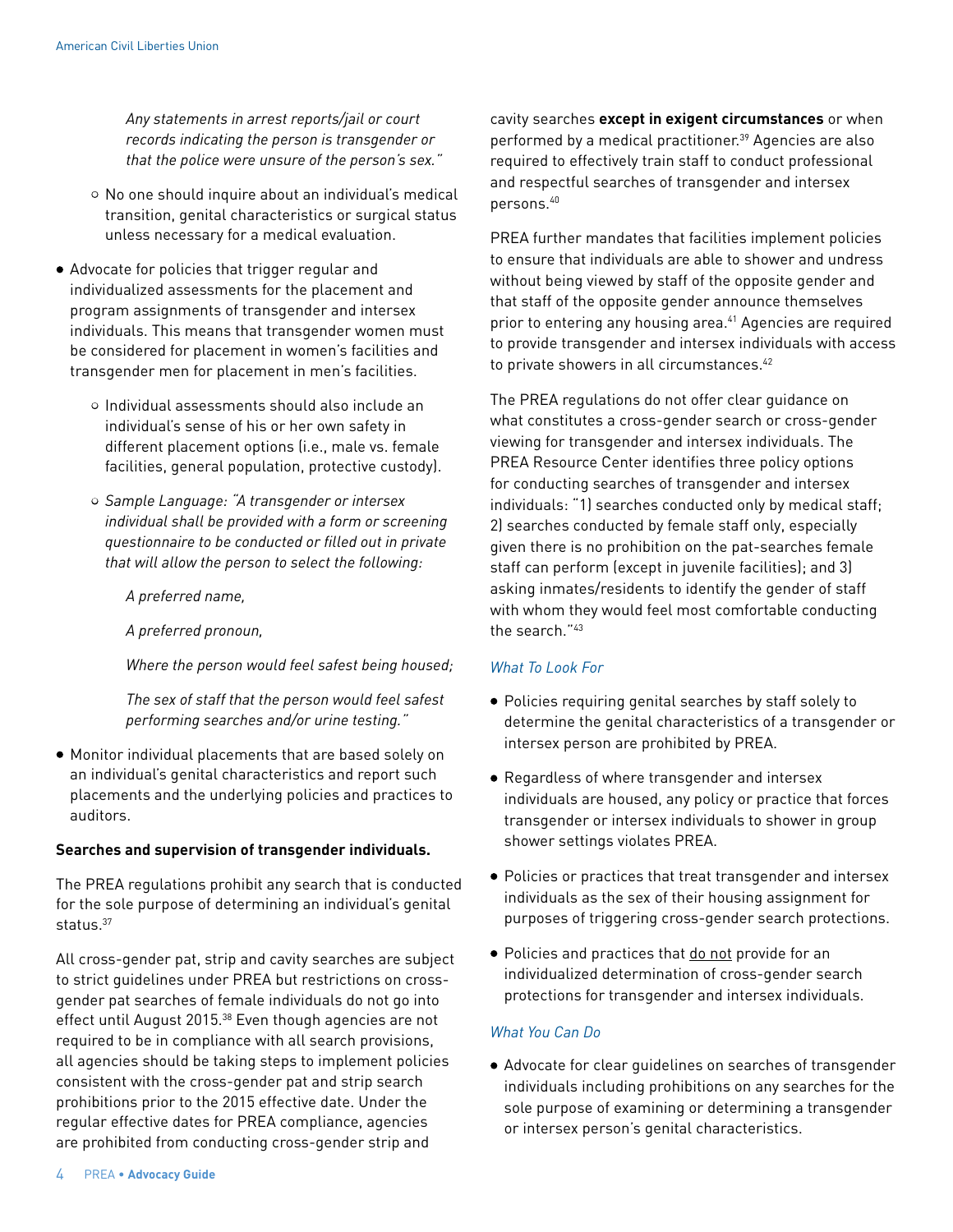- **•** Sample language*: "Under no circumstances shall any search be conducted solely for the purpose of determining a prisoner or detainee's genital characteristics.*
- **•** Advocate for policies that allow transgender and intersex individuals to identify upon intake the gender of the officer that they would feel safest searching them.
	- **•** Sample language*: "If a prisoner has been identified as transgender or intersex, he or she shall be asked at intake to indicate his or her preference as to the gender of the officer that will perform searches in the event searches are required, and that preference will be honored absent exigent circumstances."*
- **•** Advocate for the agency to remove any policies that require transgender individuals to automatically be treated as the gender of their housing assignment for the purposes of triggering cross-gender search protections.
- **•** Advocate for policies that permit all transgender and intersex individuals to access private showers.

#### **Strict limits on the use of protective custody**

The PREA regulations strictly regulate the use of protective custody (separation from others to address a current need for protection). This regulation arises from the serious concern that protective custody in jails, prisons and juvenile detention centers is often synonymous with isolation or solitary confinement so that individuals subject to it are frequently harmed or "punished" as a result of their vulnerable status. Under PREA prisoners cannot be placed in "involuntary segregated housing" unless (1) an assessment of all available alternatives is made AND (2) a determination has been made that no alternative means of separation is available (and this determination must be made within the first 24 hours of involuntary segregation).<sup>44</sup> Under the PREA regulations, involuntary segregated housing should generally not exceed 30 days.<sup>45</sup> When prisoners are placed in protective custody, they must be given access to "programs, privileges, education, and work opportunities to the extent possible."46 Though agencies are given significant latitude with restrictions because of the "to the extent possible" qualification, the nature of, reason for and duration of any restrictions to program, privilege, education and

work opportunities must be documented.<sup>47</sup>

The regulations also prohibit agencies from "plac[ing] lesbian, gay, bisexual, transgender, or intersex inmates in dedicated facilities, units, or wings solely on the basis of such identification or status, unless such placement is in a dedicated facility, unit, or wing established in connection with a consent decree, legal settlement, or legal judgment for the purpose of protecting such inmates."48 In juvenile facilities, no such placement based solely on LGBTI status may be made regardless of prior legal settlements or judgments. This includes placements in particular units or wings, including placement in protective custody or other isolated setting. Where such placement is made voluntarily it should be considered permissible under this standard.

#### *What To Look For*

- **•** Any protective custody policy that does not have clear time limits and procedures for documenting the use of protective custody for vulnerable prisoners violates PREA's mandate.
- **•** Any protective custody policy that limits or otherwise restricts access to programs, work assignments, educational opportunities and/or other privileges should be reviewed for PREA compliance.
- **•** Any involuntary placement in protective custody or administrative segregation solely on the basis of one's actual or perceived LGBTI status or gender expression is inconsistent with the final PREA standards.

#### *What You Can Do*

- **•** Advocate for policies that eliminate the use of prolonged involuntary protective custody.
- **•** Advocate for clear policies on the availability of programming and services to all individuals housed in restrictive settings including voluntary protective custody and involuntary protective custody.
- **•** Monitor reports by transgender prisoners that they are being placed involuntarily in protective custody or other restrictive housing setting based solely on their gender identity or expression.

#### **Mis-Use of PREA That Harms LGBTI Individuals**

Though the PREA regulations include vitally important protections for LGBTI individuals in custodial settings, some agencies have adopted policies that harm LGBTI and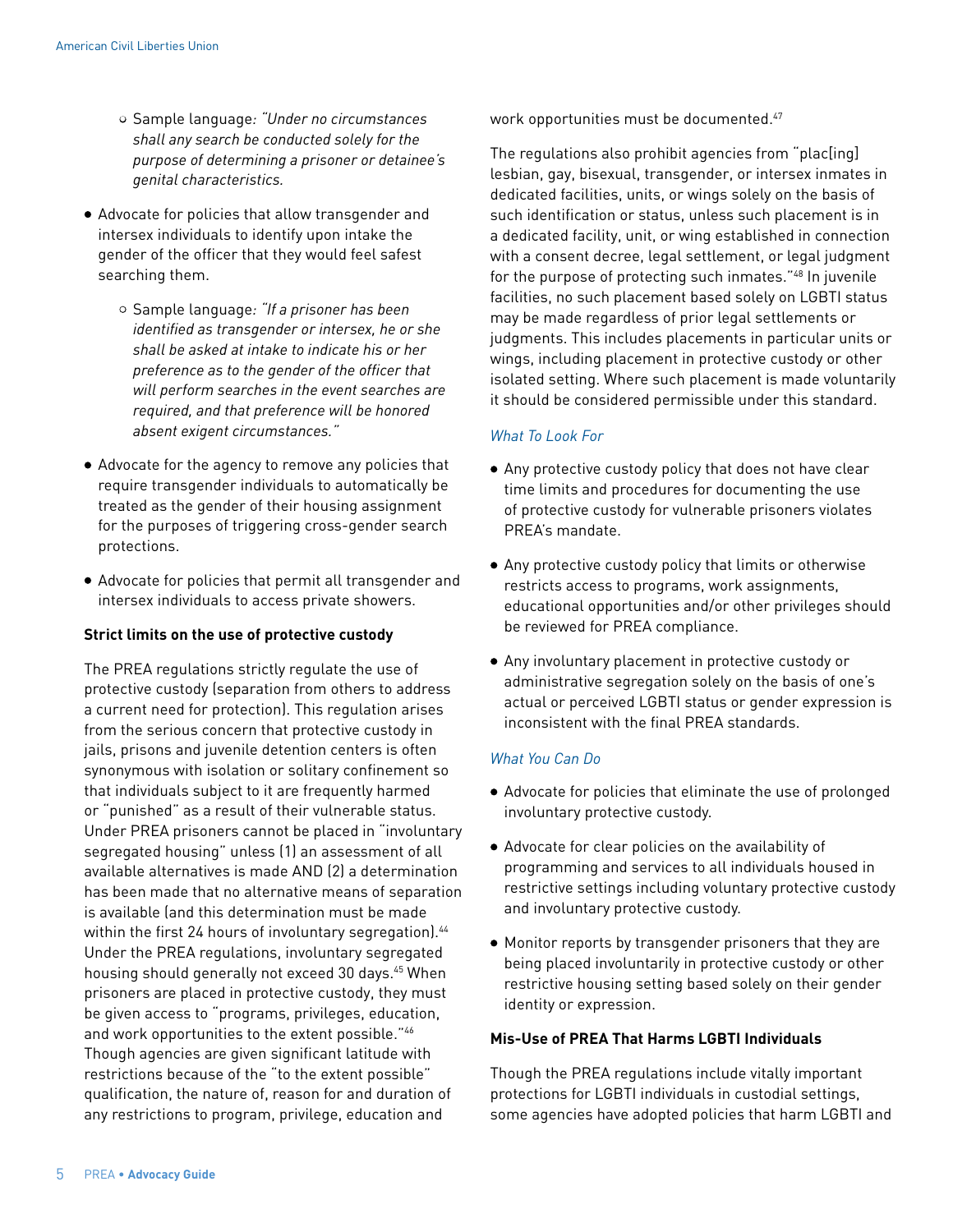other individuals as part of the larger effort to end prison sexual abuse.

#### *What To Look For*

- **•** Policies or practices that limit "cross-gender" expression because such expression "invites" sexual assault.
- **•** Policies or practices that treat consensual contact between prisoners as sexual abuse.
- **•** Policies or practices that prohibit the possession of condoms, lubricant or other safer sex items.

#### *What You Can Do*

- **•** Advocate for policies that permit transgender, gender non-conforming and intersex individuals to access grooming items and accessories consistent with their gender identity regardless of where they are housed (i.e., transwomen in men's facilities should have access to mailroom, property, clothing, commissary and other items available to women in women's facilities).
- **•** Advocate for the removal of policies treating consensual contact between individuals in custody as sexual abuse. Under PREA consensual contact between two individuals in custody is not considered sexual abuse.
- **•** Advocate for policies that make condoms, lubricant and other safer sex items available to individuals in custody and forbid officers from using condoms as evidence of sexual abusiveness or victimization.

### **CONTACTS**

The ACLU is collecting information about individual PREA violations, non-compliant policies and other systemic violations of the rights of LGBTI persons in prison, jail, juvenile detention and community corrections.

Please contact the LGBT & AIDS Project, [cstrangio@aclu.org,](mailto:cstrangio@aclu.org) or the National Prison Project, [afettig@aclu.org](mailto:afettig@npp-aclu.org), with any questions about monitoring PREA compliance in your city, county or state or to identify violations in a specific facility or jurisdiction.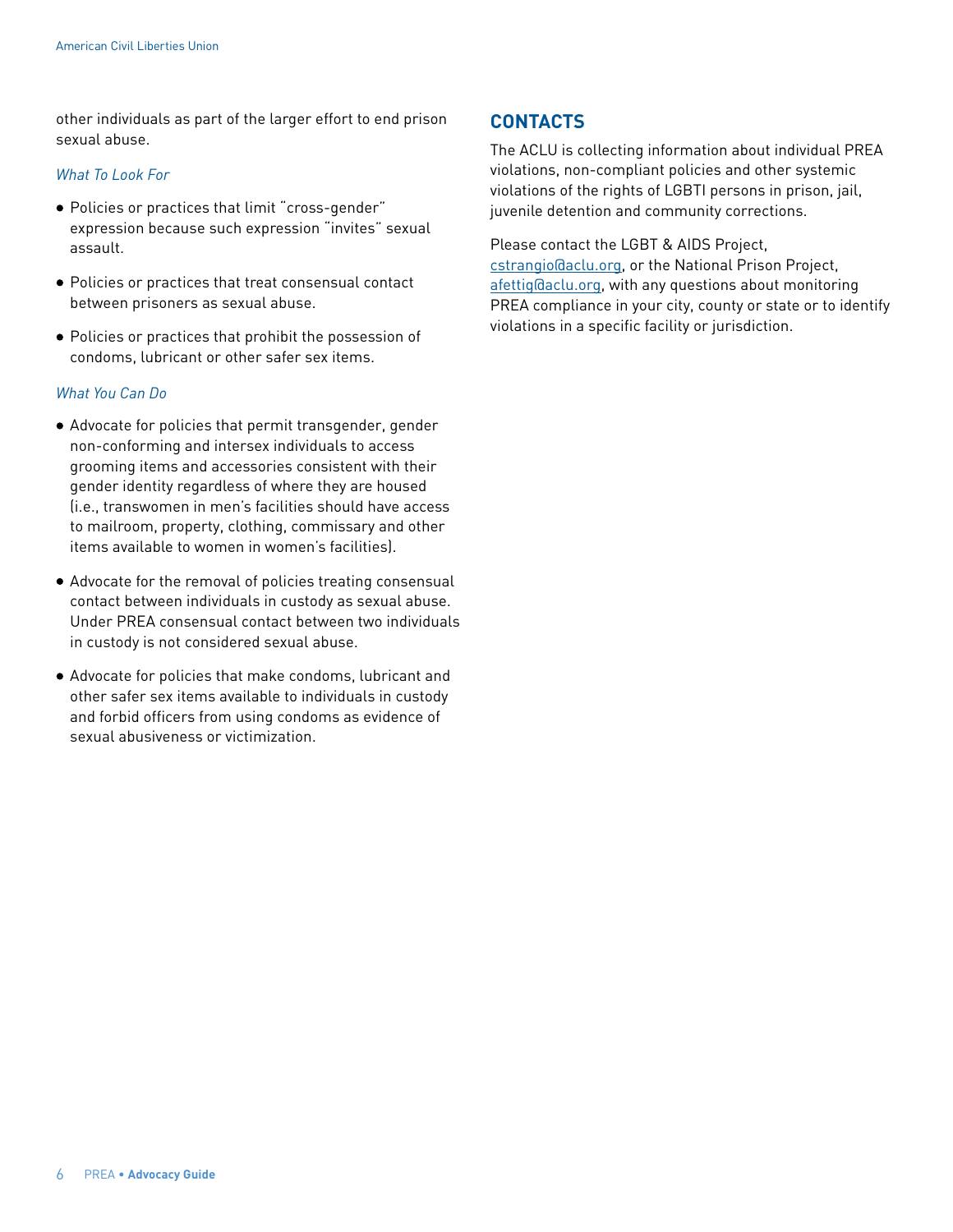# **ENDNOTES**

Prison Rape Elimination Act of 2003 (PL 108-79), codified at 42 U.S.C. §§ 15601 *et. seq*.

2 For data collected, see Prison Rape Elimination Act (Sexual Violence in Correctional Facilities), Bureau of Justice Statistics (last visited November 18, 2013), available at http://www.bjs.gov/index. cfm?ty=tp&tid=20 (listing Bureau of Justice Statistics data gathered since the act's passage).

3 Nat'l Prison Rape Elimination Comm'n., Nat'l Prison Rape Elimination Comm'n Rep. 1 (June 2009), available at [https://www.](https://www.ncjrs.gov/pdffiles1/226680.pdf) [ncjrs.gov/pdffiles1/226680.pdf.](https://www.ncjrs.gov/pdffiles1/226680.pdf)

4 See Press Release, Department of Justice, Justice Department Releases Final Rule to Prevent, Detect and Respond to Prison Rape (May 17, 2012), available at http://www.justice.gov/opa/pr/2012/ May/12-ag-635.html (summary of regulations).

5 National Prison Rape Elimination Commission, Report 73 (June 2009) (hereinafter Commission Report); A. Beck et al., Sexual Victimization in Jails and Prisons Reported by Inmates, 2008-09 14-15 (Bureau of Justice Statistics, Aug. 2010), available at http:// bjs.ojp.usdoj.gov/content/pub/pdf/svpjri0809.pdf; V. Jenness et al., Violence in California correctional facilities: An empirical examination of sexual assault (Center for Evidence-Based Corrections 2009); 167- 68; J.M. Grant et al., Injustice at Every Turn: A Report of the National Transgender Discrimination Survey 167-68 (Washington: National Center for Transgender Equality and National Gay and Lesbian Task Force, 2011), available at [http://endtransdiscrimination.org/PDFs/](http://endtransdiscrimination.org/PDFs/NTDS_Report.pdf) [NTDS\\_Report.pdf.](http://endtransdiscrimination.org/PDFs/NTDS_Report.pdf)

6 42 U.S.C. 15607 (b) (2003). See also Memorandum from the President of the United States Implementing the Prison Rape Elimination Act (May 17, 2012), available at [http://www.whitehouse.](http://www.whitehouse.gov/the-press-office/2012/05/17/presidential-memorandum-implementing-prison-rape-elimination-act) [gov/the-press-office/2012/05/17/presidential-memorandum](http://www.whitehouse.gov/the-press-office/2012/05/17/presidential-memorandum-implementing-prison-rape-elimination-act)[implementing-prison-rape-elimination-act](http://www.whitehouse.gov/the-press-office/2012/05/17/presidential-memorandum-implementing-prison-rape-elimination-act).

7 42 U.S.C. 15607 (e)(2) (2003). States must also audit state facilities every three years. See 28 C.F.R. §§ 115.93, 115.193, 115.293, 115.393, 115.401, 115.402, 115.403, 115.404, 115.405, 115.501 (2012), available at [http://www.ojp.usdoj.gov/programs/pdfs/prea\\_final\\_rule.pdf.](http://www.ojp.usdoj.gov/programs/pdfs/prea_final_rule.pdf)

- 8 28 C.F.R. §§ 115.401(b).
- 9 28 C.F.R. §§ 115.401(a).
- 10 42 U.S.C. 15607(c)(2); 28 C.F.R. §§ 115.501(a).
- 11 28 C.F.R. §§ 115.11, 115.111, 115.211, 115.311.
- <sup>12</sup> *See* PREA Standards, *supra* note 4, at §115(A).
- <sup>13</sup> *Id.*
- <sup>14</sup> *Id.*

15 PREA Resource Center, "Audit Process" [http://www.](http://www.prearesourcecenter.org/audit/audit-process) [prearesourcecenter.org/audit/audit-process](http://www.prearesourcecenter.org/audit/audit-process) (last visited November 18, 2013).

16 28 C.F.R. § 115.86(2), 28 C.F.R. § 115.186(2), 28 C.F.R. § 115.286(2), 28 C.F.R. § 115.386(2).

17 2013 Colo. Legis. Serv. Ch. 171 § 17–1–115.7 (West).

18 S.B. 653, 82d Leg., Reg. Sess. (Tex. 2011).

<sup>19</sup> Conn. Gen. Stat. § 18-81cc (Conn. 2012). Bill text available at http:// www.cga.ct.gov/2012/sup/chap325.htm#Sec18-81cc.htm.

- 20 S.B. 716, 2013-2014 Leg., Reg. Sess. (Cal. 2013).
- 21 S.B. 1394, 2013 Leg., 236th Sess. (N.Y. 2013).
- 22 H.B. 585, 2013 Gen. Assemb., Reg. Sess. (N.C. 2013).

23 H.B. 990, 83d Leg., Reg. Sess. (Tex. 2013); see also H.B. 3634, 83d Leg., Reg. Sess. (Tex. 2013).

- 24 S.B. 33, 77th Leg., Reg. Sess. (Nev. 2013).
- 25 S.B. 526, 51st Leg. Sess., 1st Sess. (N.M. 2013).
- 26 S.B. 427, 80th Leg., Reg. Sess. (W. Va. 2012).

<sup>27</sup> *See Alexander v. Sandoval*, 532 U.S. 275, 291 (2003) (holding that, in the absence of explicit authorization by Congress, no private right of action is created simply by statute). 42 U.S.C. § 15602(3)(7) (2003).

28 28 C.F.R. § 115.5

29 28 C.F.R. § 115.41(b); 28 C.F.R. § 115.241 (b); 28 C.F.R. § 115.341(a).

- 30 28 C.F.R. § 115.41(d)(7).
- 31 28 C.F.R. § 115.42 (a)
- 32 28 C.F.R. § 115.42 (b)

33 28 C.F.R. § 115.42 (c) ("In deciding whether to assign a transgender or intersex inmate to a facility for male or female inmates, and in making other housing and programming assignments, the agency shall consider on a case-by-case basis whether a placement would ensure the inmate's health and safety, and whether the placement would present management or security problems.").

- <sup>34</sup> *Id*.
- 35 28 C.F.R. § 115.42 (d).
- 36 28 C.F.R. § 115.42 (e).
- 37 28 C.F.R. § 115.15 (e)
- 38 28 C.F.R. § 115.15 (b) and 28 C.F.R. §115.215(b)
- 39 28 C.F.R. § 115.15 (a)
- 40 28 C.F.R. § 115.15 (f)
- 41 28 C.F.R. § 115.15 (d).
- 42 28 C.F.R. § 115.42 (f).

43 PREA Resource Center, "Frequently Asked Questions," http:// www.prearesourcecenter.org/faq#n1069 (last visited November 18, 2013).

- 44 28 C.F.R. § 115.43 (a).
- 45 28 C.F.R. § 115.43 (c).
- 46 28 C.F.R. § 115.43 (b).
- 47 28 C.F.R. § 115.43 (b).
- 48 28 C.F.R. § 115.42 (g).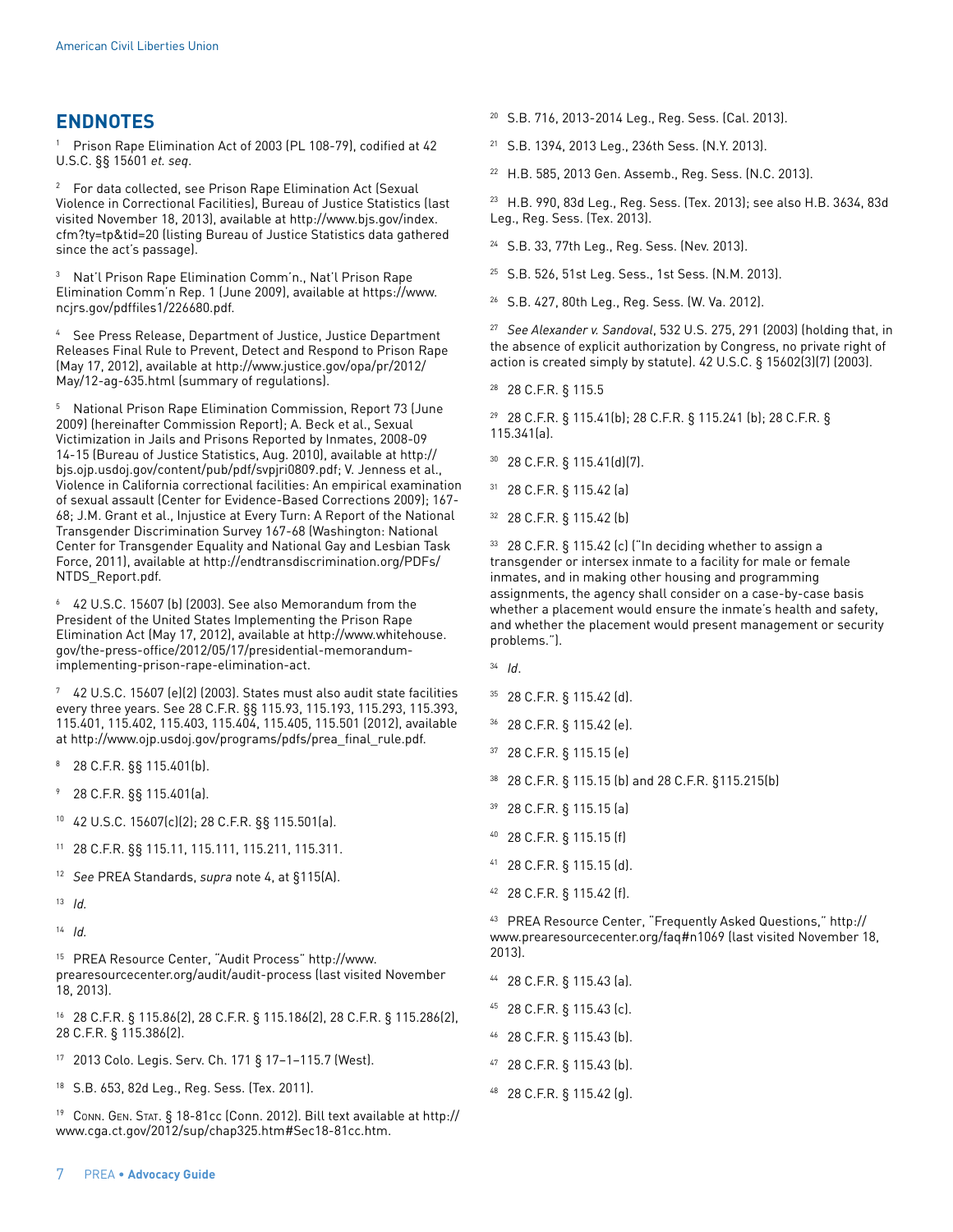

Protecting LGBTI Prisoners from Sexual Assault **Overview**

# **WHAT IS PREA?**

The Prison Rape Elimination Act (PREA) was passed by Congress and signed into law in 2003. The Act charged the Department of Justice (DOJ) with gathering data on the incidence of prison rape,<sup>1</sup> and created the National Prison Rape Elimination Commission (NPREC) to study the problem and recommend national standards to DOJ.<sup>2</sup> After nine years of study and commentary by experts, the DOJ promulgated a comprehensive set of regulations implementing the Act in May 2012.3

# **ARE LGBTI INDIVIDUALS PARTICULARLY VULNERABLE IN PRISON, JAIL AND JUVENILE DETENTION?**

Yes. Reports of harassment and sexual abuse of LGBTI individuals in custody are staggering.4 Transgender and intersex individuals are at especially high risk because they are often assigned to placements based solely on an examination of their genital characteristics without accounting for the particular safety needs of each individual. There is also rarely any guidance offered to staff on how and when searches of transgender and intersex individuals should be done, which leave them particularly susceptible to abusive searches.

In addition, LGBTI individuals are often placed against their will in highly isolating and restrictive settings that not only fail to keep them safe, particularly from staffperpetrated sexual abuse, but that also damage their health and reduce their chances of early release because of significant limitations imposed on educational, program and work opportunities in these settings.

# **DO THE PREA REGULATIONS INCLUDE PROTECTIONS FOR LGBTI INDIVIDUALS?**

Yes. The Department of Justice in its summary of the final PREA regulations recognized "the particular vulnerabilities of inmates who are [Lesbian, Gay, Bisexual, Transgender and Intersex] LGBTI or whose appearance or manner does not conform to traditional gender expectations" and included landmark protections against the types of assault,

harassment, and prolonged isolation that are commonly experienced by LGBTI individuals in custody.5

# **HOW SHOULD FACILITIES PROTECT LGBTI INDIVIDUALS FROM ABUSE?**

The final PREA regulations impose affirmative obligations on agencies to reduce the risk of sexual abuse of LGBTI individuals.

Agencies can take the following steps to follow PREA's mandates and reduce the violence experienced by LGBTI individuals in custody.

#### **Eliminate searches for the sole purpose of determining genital characteristics.**

Under the PREA regulations, facilities cannot "search or physically examine a transgender or intersex inmate for the sole purpose of determining the inmate's genital status."6 Any policy or practice that permits this type of search must be changed. If the genital status of a person is unknown and that information is relevant, it can be obtained by speaking with the individual, examining medical records or as part of a routine medical exam that all individuals undergo as part of intake.<sup>7</sup>

### **Institute Individualizing Housing, Program and Work Assignments for Transgender & Intersex Individuals**

The PREA regulations require agencies to make individualized housing and program placements for all transgender and intersex individuals. This includes assignment of transgender and intersex individuals to male or female facilities. All such program and housing assignments must "be reassessed at least twice each year to review any threats to safety experienced by the inmate"8 and an individual's "own views with respect to his or her own safety shall be given serious consideration"9 in these assessments. Any policy or practice that houses individuals based solely on their genital status must be changed.

To ensure a meaningful assessment of the housing and program needs of transgender and intersex individuals, upon intake, all transgender or intersex individuals should

As the nation's largest public interest law organization, with affiliate offices in every state and a legislative office in Washington D.C., the ACLU works daily in courts, legislatures, and communities to promote more effective criminal justice policies.

1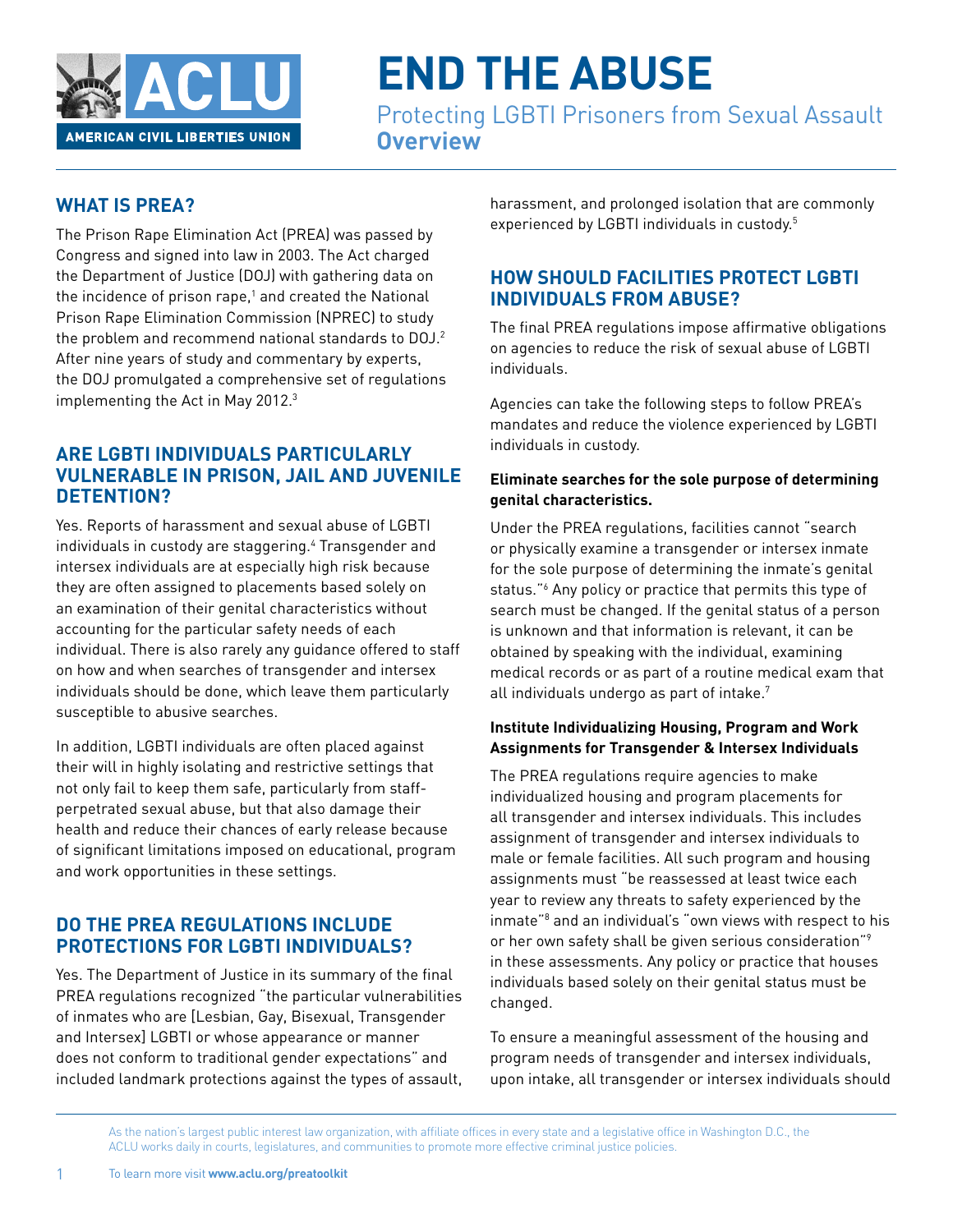be provided with a form or screening questionnaire to be conducted or filled out in private that will allow the person to select the following: a preferred name, a preferred pronoun, where the person would feel safest being housed. Those preferences should be honored.

#### **Institute procedures governing the searches of transgender and intersex individuals**

The PREA regulations require agencies to effectively train staff to conduct professional and respectful searches of transgender and intersex persons.10

The PREA Resource Center identifies three options for conducting searches of transgender and intersex individuals that would comply with PREA: "1) searches conducted only by medical staff; 2) searches conducted by female staff only, especially given there is no prohibition on the pat-searches female staff can perform (except in juvenile facilities); and 3) asking inmates/residents to identify the gender of staff with whom they would feel most comfortable conducting the search."11

The PREA regulations also require that transgender and intersex individuals be permitted to shower privately.12

#### **Limit the use of protective custody.**

The PREA regulations strictly regulate the use of protective custody (separation from others to address a current need for protection) because such housing often amounts to isolation or solitary confinement and therefore creates hardship for the vulnerable individual. Under PREA prisoners cannot be placed in "involuntary segregated housing" unless (1) an assessment of all available alternatives is made AND (2) a determination has been made that no alternative means of separation is available (and this determination must be made within the first 24 hours of involuntary segregation).13 Under the PREA regulations, involuntary segregated housing should generally not exceed 30 days.14 When prisoners are placed in protective custody, they must be given access to "programs, privileges, education, and work opportunities to the extent possible."15 Though agencies are given significant latitude with restrictions because of the "to the extent possible" qualification, the nature of, reason for and duration of any restrictions to program, privilege, education and work opportunities must be documented.16

#### **ENDNOTES**

<sup>1</sup> See Prison Rape Elimination Act (Sexual Violence in Correctional Facilities), Bureau of Justice Statistics (last visited November 18, 2013), available at http://www.bjs.gov/index.cfm?ty=tp&tid=20 (listing Bureau of Justice Statistics data gathered since the act's passage).

2 Nat'l Prison Rape Elimination Comm'n., Nat'l Prison Rape Elimination Comm'n. Rep. 1 (June 2009), available at [https://www.](https://www.ncjrs.gov/pdffiles1/226680.pdf) [ncjrs.gov/pdffiles1/226680.pdf.](https://www.ncjrs.gov/pdffiles1/226680.pdf)

<sup>3</sup> See Press Release, Department of Justice, Justice Department Releases Final Rule to Prevent, Detect and Respond to Prison Rape (May 17, 2012), available at http://www.justice.gov/opa/pr/2012/ May/12-ag-635.html (summary of regulations).

4 National Prison Rape Elimination Commission, Report 73 (June 2009); A. Beck et al., Sexual Victimization in Jails and Prisons Reported by Inmates, 2008-09, 14-15 (Bureau of Justice Statistics, Aug. 2010), available at http://bjs.ojp.usdoj.gov/content/pub/pdf/ svpjri0809.pdf; V. Jenness et al., Violence in California correctional facilities: An empirical examination of sexual assault (Center for Evidence-Based Corrections 2009); 167-68; J.M. Grant et al., Injustice at Every Turn: A Report of the National Transgender Discrimination Survey 166-68 (National Center for Transgender Equality and National Gay and Lesbian Task Force, 2011), available at [http://](http://endtransdiscrimination.org/PDFs/NTDS_Report.pdf) [endtransdiscrimination.org/PDFs/NTDS\\_Report.pdf](http://endtransdiscrimination.org/PDFs/NTDS_Report.pdf).

- 5 77 FR 37105 (June 20, 2012).
- 6 28 C.F.R. § 115.15 (e).
- $<sup>7</sup>$  Id.</sup>
- 8 28 C.F.R. § 115.42 (d).
- 9 28 C.F.R. § 115.42 (e).
- 10 28 C.F.R. § 115.15 (f).

11 PREA Resource Center, "Frequently Asked Questions," http:// www.prearesourcecenter.org/faq#n1069 (last visited November 18, 2013).

- <sup>12</sup> 28 C.F.R. § 115.42 (f).
- 13 28 C.F.R. § 115.43 (a).
- 14 28 C.F.R. § 115.43 (c).
- 15 28 C.F.R. § 115.43 (b).
- $16$  Id.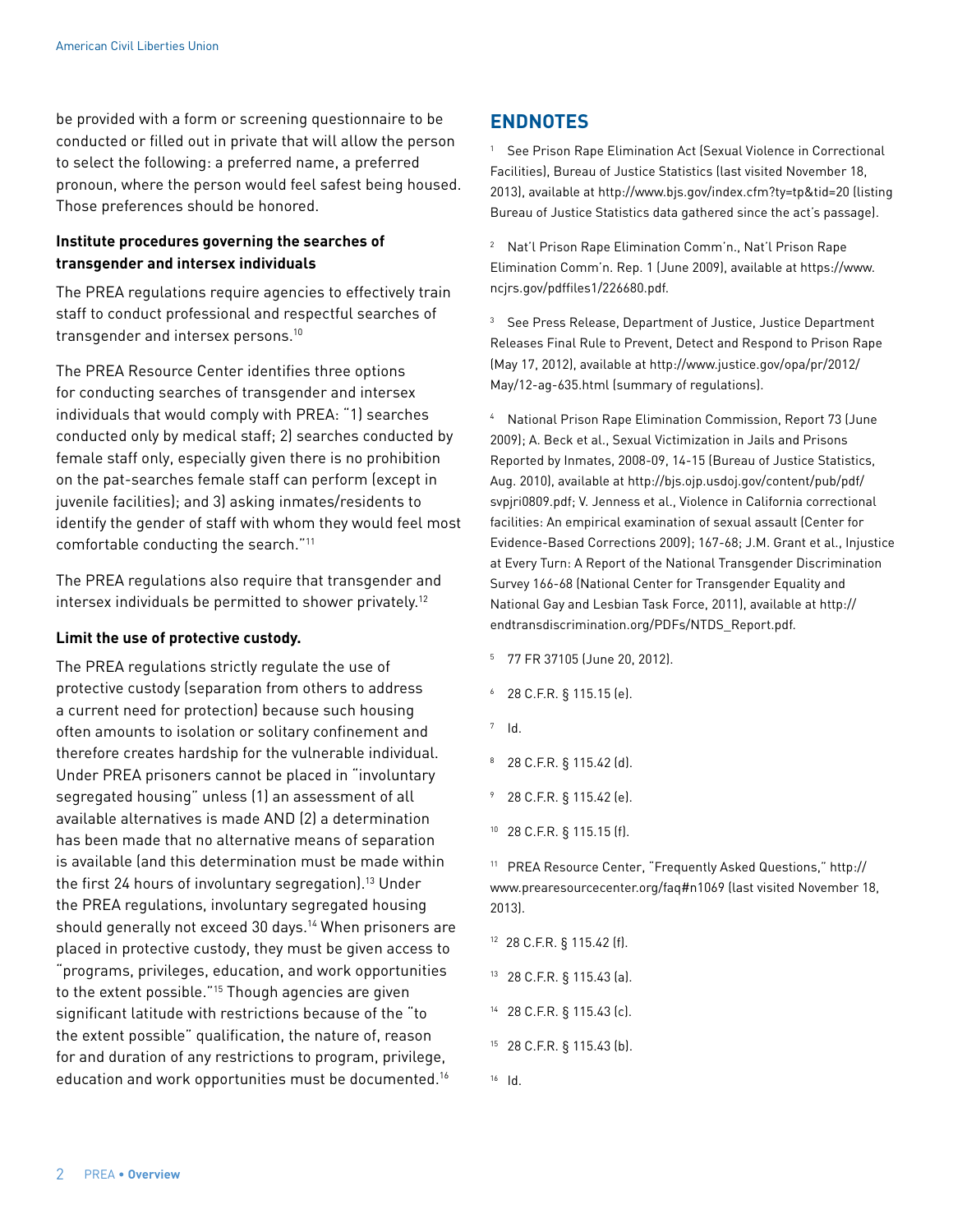

Protecting LGBTI Prisoners from Sexual Assault **Know Your Rights**

# **WHAT IS PREA?**

The Prison Rape Elimination Act (PREA) is a federal law passed by Congress in 2003. In May of 2012, after nine years of study and commentary by experts and stakeholders, many of whom are currently or were formerly incarcerated, the Department of Justice (DOJ) published a comprehensive set of regulations implementing the Act. These regulations are currently in effect.

# **DO THE PREA REGULATIONS APPLY TO ALL PRISONS & JAILS?**

The PREA regulations apply to prisons, jails, police lock-ups, juvenile detention centers and community confinement facilities. The regulations apply to the federal government, states, and local governments like cities and counties and to private prisons contracted with government agencies. The DOJ PREA regulations do not apply to federal immigration detention facilities or federal Health & Human Services (HHS) facilities. These agencies were directed by the President to promulgate their own PREA regulations.

# **HOW DOES PREA PROTECT LGBTI INDIVIDUALS?**

The DOJ in its summary of the final PREA regulations recognized "the particular vulnerabilities of inmates who are [Lesbian, Gay, Bisexual, Transgender and Intersex] LGBTI or whose appearance or manner does not conform to traditional gender expectations" and included specific protections against the types of assault, harassment, and prolonged isolation that are commonly reported by LGBTI individuals in custody.

Three key areas of protection included in the final standards relate to the housing of LGBTI individuals, searches of transgender and intersex individuals, and use of protective custody placements.

#### **Housing & Placement**

**•** The final PREA standards require adult prisons and jails to screen individuals within 72 hours of intake to assess

the individual's risk for sexual victimization or abuse.<sup>1</sup> This screening "shall consider, at a minimum…whether the inmate is or is perceived to be gay, lesbian, bisexual, transgender, intersex or gender nonconforming."2

- **•** Agencies are then charged with using this screening information to "inform housing, bed, work, education, and program assignments with the goal of keeping separate those inmates at high risk of being sexually victimized from those at high risk of being sexually abusive."3 Safety determinations must be made on an individualized basis.4
- **•** The regulations require agencies to make individualized housing and program placements for all transgender and intersex individuals.5 This includes assignment of transgender and intersex individuals to male or female facilities.<sup>6</sup> All such program and housing assignments must "be reassessed at least twice each year to review any threats to safety experienced by the inmate"<sup>7</sup> and an individual's "own views with respect to his or her own safety shall be given serious consideration" in these  $ascesments<sup>8</sup>$

#### **Searches**

- **•** The PREA regulations prohibit any search that is conducted for the sole purpose of determining an individual's genital status.<sup>9</sup>
- **•** Agencies are prohibited from conducting cross-gender strip and cavity searches except in exigent circumstances or when performed by a medical practitioner.<sup>10</sup>
- **•** Agencies must train staff to conduct professional and respectful searches of transgender and intersex individuals.11
- **•** PREA further mandates that facilities implement policies to ensure that individuals are able to shower and undress without being viewed by staff of the opposite gender and that staff of the opposite gender announce themselves prior to entering any housing area.<sup>12</sup> Agencies are required to provide transgender and intersex individuals with access to private showers in all circumstances.13

As the nation's largest public interest law organization, with affiliate offices in every state and a legislative office in Washington D.C., the ACLU works daily in courts, legislatures, and communities to promote more effective criminal justice policies.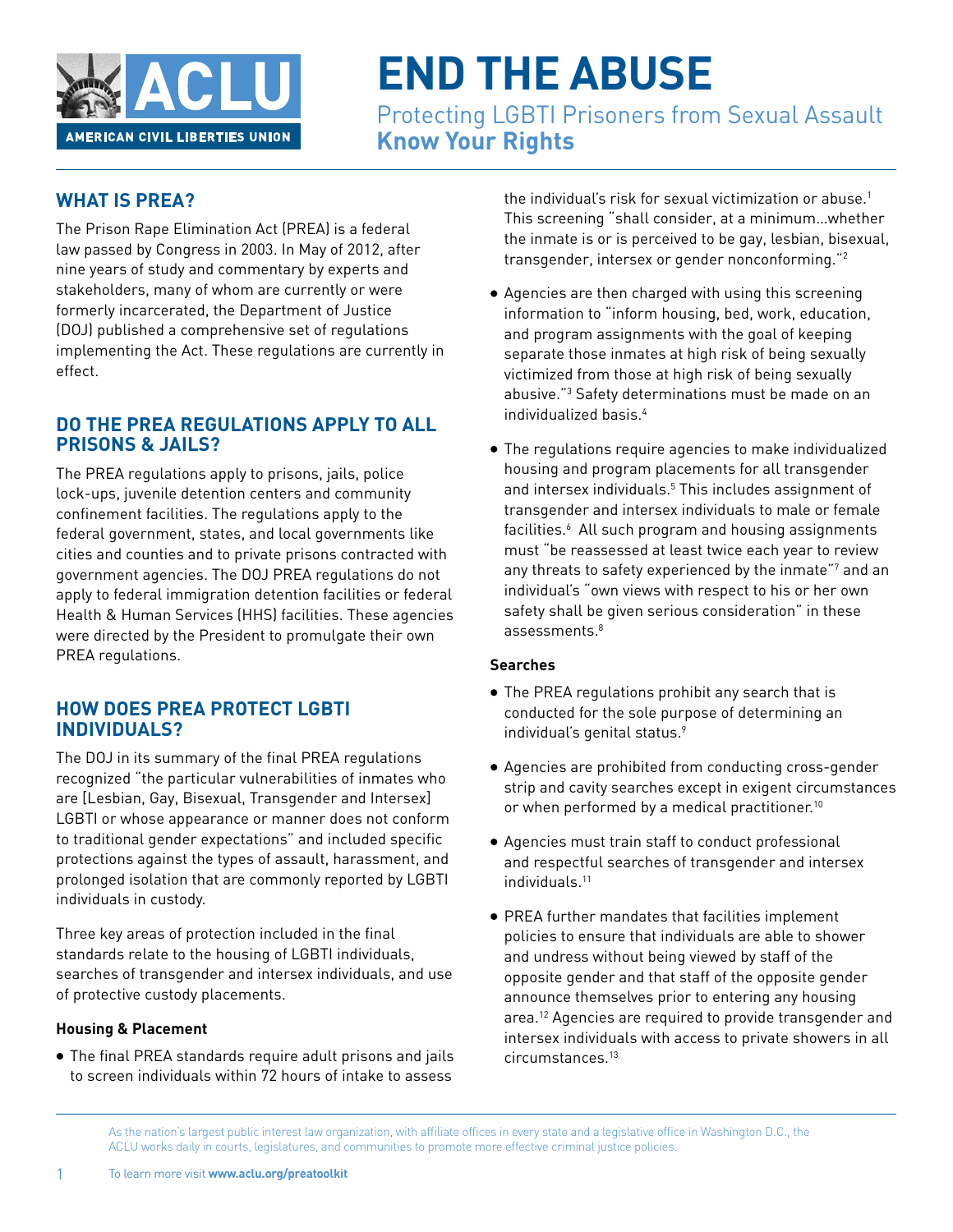#### **Protective Custody**

- **•** Under the PREA regulations, you cannot be placed in involuntary segregated housing unless (1) an assessment of all available alternatives is made AND (2) a determination is made that no alternative means of separation is available (and this determination must be made within the first 24 hours of involuntary segregation).<sup>14</sup>
- **•** Under the PREA standards, involuntary segregated housing should generally not exceed 30 days.<sup>15</sup>
- **•** If you are placed in restrictive housing for your own protection, you must be given access to "programs, privileges, education, and work opportunities to the extent possible."16 Unfortunately, agencies are given significant latitude with restrictions because of the "to the extent possible" qualification, but the nature of, reason for and duration of any restrictions to program, privilege, education and work opportunities must be documented.17

### **WHAT CAN I DO IF THE FACILITY WHERE I AM HOUSED IS NOT FOLLOWING PREA?**

- **•** Report the violation to an outside auditor.
	- **•** The PREA regulations require agencies to conduct one audit (or review) per year of at least one third of each facility type (prison, jail, juvenile facility, overnight lockup, and community confinement facility) operated by the agency.<sup>18</sup>
	- **•** Over the course of three years beginning August 20, 2013, state and local agencies must audit every facility operated by the agency.19
	- **•** Six weeks prior to any audit of your facility, notice of the audit and contact information for the auditors must be prominently displayed.20
- **•** Contact the PREA coordinator.
	- **•** All agencies subject to PREA must identify a PREA coordinator to monitor and implement compliant policies.21
- **•** File a grievance.
	- **•** If you have been sexually assaulted, placed involuntarily in protective custody, searched or housed solely based on your genital characteristics

or been subject to any other abusive practice, and you believe it is safe to do so, file a grievance through the proper channels at your facility.

- **•** To preserve your right to file a lawsuit, you generally must exhaust your administrative remedies. This means you must file grievances and appeal each decision to the highest decision maker within the timeframes given. Under the PREA regulations, you are not required to file grievances related to sexual assault within any specific timeframe.<sup>22</sup>
- **•** File a lawsuit.
	- **•** A violation of the PREA regulations by the facility may not be itself legally sufficient for a lawsuit in federal court but it can be evidence that the facility did not otherwise meet its obligations under the Constitution.
	- **•** For example, if you are transgender and are sexually assaulted in a group shower setting, this may be evidence that the facility was deliberately indifferent and failed to protect you from a serious risk of harm – a violation of your rights under the Eighth Amendment.
- **•** Contact outside service providers
	- **•** PREA mandates that correctional facilities provide prisoners with access to outside victim advocates for emotional support services related to sexual abuse by giving mailing addresses and telephone numbers, including toll-free hotline numbers where available. $23$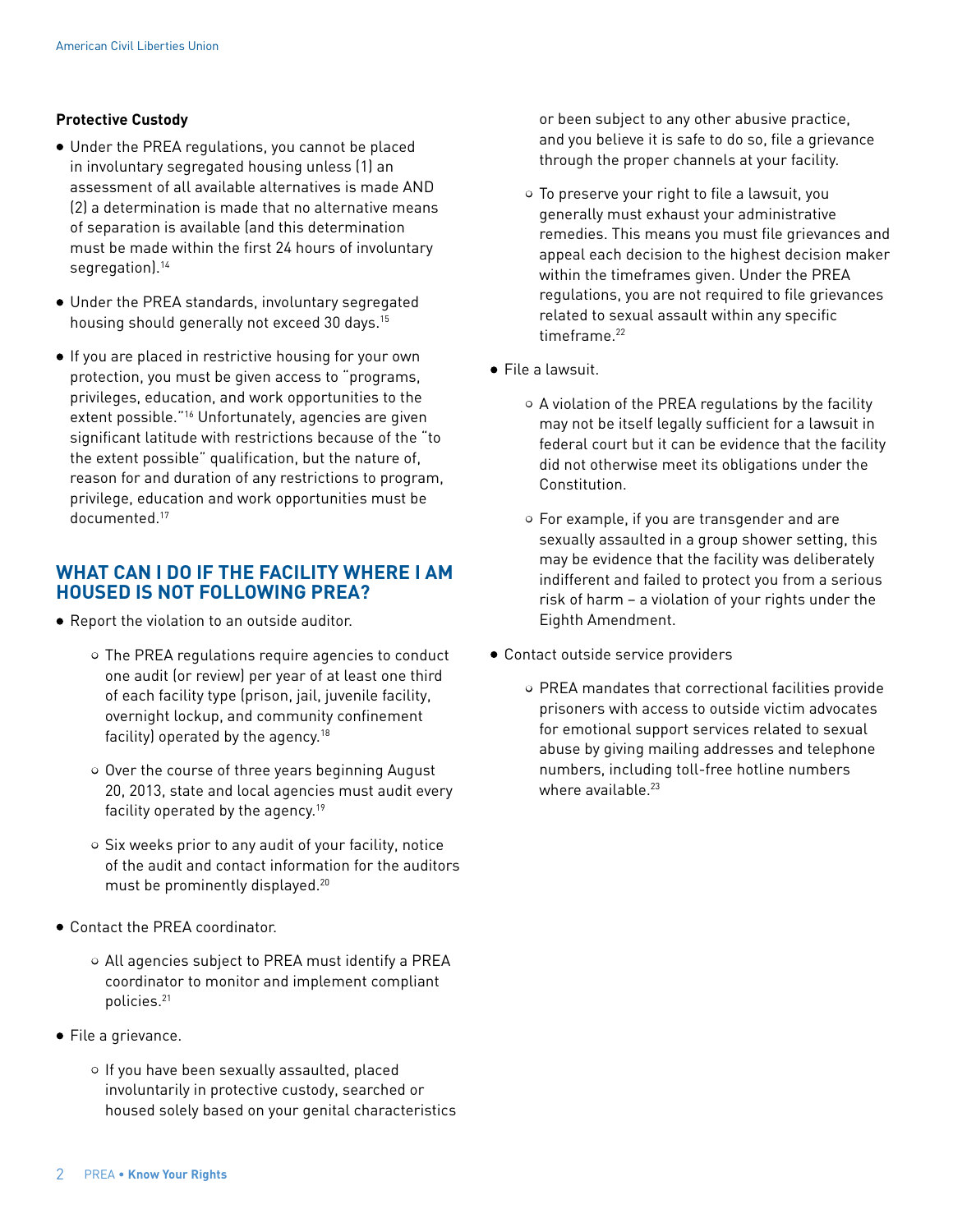# **ENDNOTES**

- 1 28 C.F.R. § 115.41 (b); 28 C.F.R. § 115.241 (b).
- 2 28 C.F.R. § 115.41 (d)(7).
- 3 28 C.F.R. § 115.42 (a).
- 4 28 C.F.R. § 115.42 (b).

5 28 C.F.R. § 115.42 (c) ("In deciding whether to assign a transgender or intersex inmate to a facility for male or female inmates, and in making other housing and programming assignments, the agency shall consider on a case-by-case basis whether a placement would ensure the inmate's health and safety, and whether the placement would present management or security problems.").

- <sup>6</sup> *Id*.
- 7 28 C.F.R. § 115.42 (d).
- 8 28 C.F.R. § 115.42 (e).
- 9 28 C.F.R. § 115.15 (e).
- 10 28 C.F.R. § 115.15 (a).
- 11 28 C.F.R. § 115.15 (f).
- 12 28 C.F.R. § 115.15 (d).
- 13 28 C.F.R. § 115.42 (f).
- 14 28 C.F.R. § 115.43 (a).
- 15 28 C.F.R. § 115.43 (c).
- 16 28 C.F.R. § 115.43 (b).
- <sup>17</sup> *Id*.
- 18 28 C.F.R. § 115.401 (b).
- 19 28 C.F.R. § 115.401 (a).

20 PREA Resource Center, "Audit Process" <http://www.prearesourcecenter.org/audit/audit-process>.

- 21 28 C.F.R. §§ 115.11 (c), 115.111(b), 115.211(b), 115.311(c).
- 22 28 C.F.R. §§ 115.52 (b)(1).
- 23 28 C.F.R. §§ 115.53(a).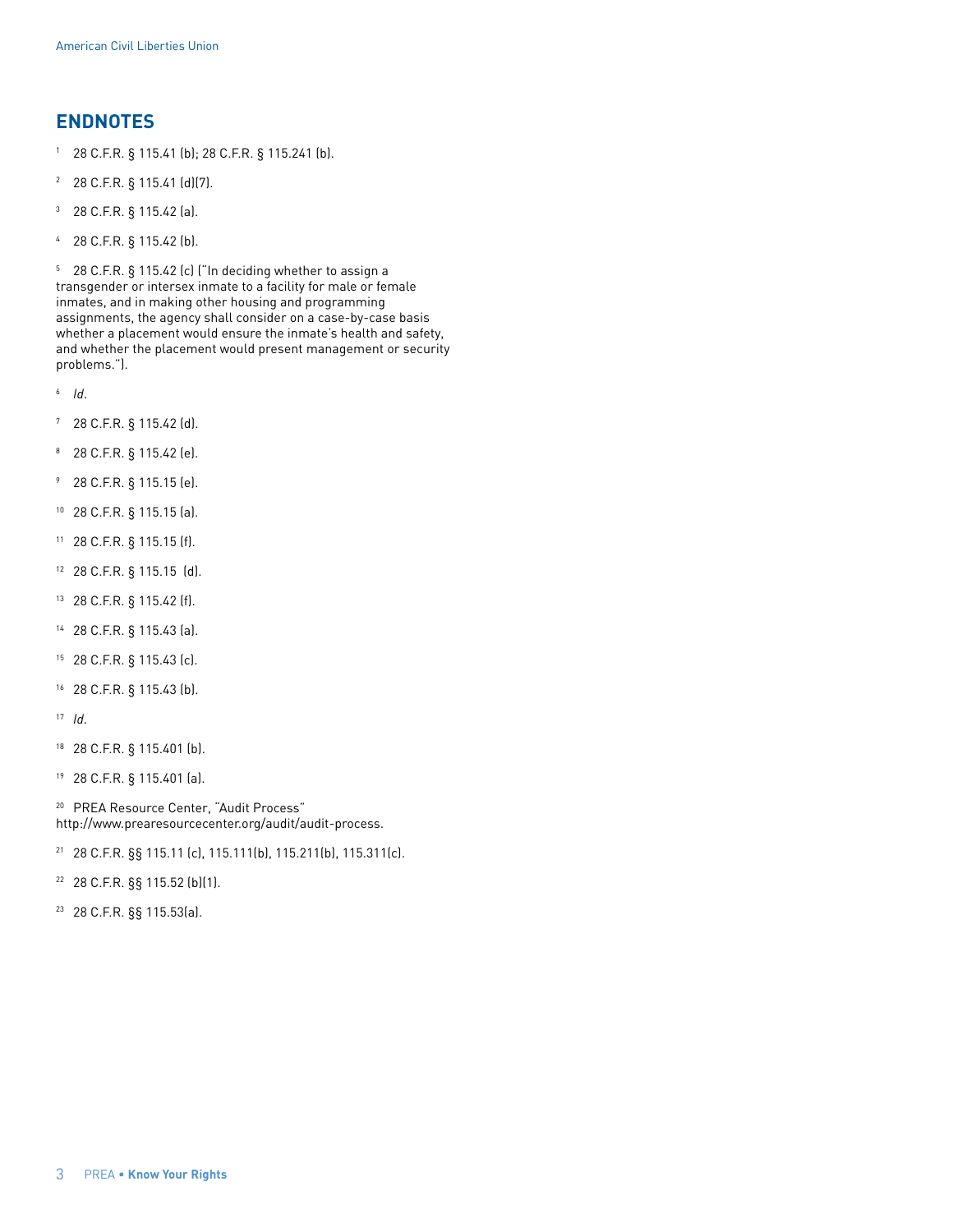

Protecting LGBTI Prisoners from Sexual Assault **Regulations**

The final PREA regulations are codified at 28 C.F.R. 115.<br>The full text and summary of changes was published in the Federal Register at 77 FR 37105. This is also available online here: [https://www.federalregister.gov/](https://www.federalregister.gov/articles/2012/06/20/2012-12427/national-standards-to-prevent-detect-and-respond-to-prison-rape) [articles/2012/06/20/2012-12427/national-standards-to](https://www.federalregister.gov/articles/2012/06/20/2012-12427/national-standards-to-prevent-detect-and-respond-to-prison-rape)[prevent-detect-and-respond-to-prison-rape](https://www.federalregister.gov/articles/2012/06/20/2012-12427/national-standards-to-prevent-detect-and-respond-to-prison-rape).

The regulations are organized with definitions at the beginning, 28 C.F.R. 115.5, 28 C.F.R. 115.6, and then separated by the standards for different types of facilities, prisons (28 C.F.R. 115.11 et seq.), lockups (28 C.F.R. 115.111 et seq.), community confinement facilities (28 C.F.R. 115.211 et seq.), and juvenile detention facilities (28 C.F.R. 115.311 et seq.).

The full text of key LGBTI provisions is below.

# **CROSS-GENDER SEARCHES**

### **§§ 115.15, 115.115, 115.215, 115.315 Limits to crossgender viewing and searches.**

- a. The facility shall not conduct cross-gender strip searches or cross-gender visual body cavity searches (meaning a search of the anal or genital opening) except in exigent circumstances or when performed by medical practitioners.
- b. As of August 20, 2015, or August 21, 2017 for a facility whose rated capacity does not exceed 50 inmates, the facility shall not permit cross-gender pat-down searches of female inmates, absent exigent circumstances. Facilities shall not restrict female inmates' access to regularly available programming or other out-of-cell opportunities in order to comply with this provision.
- c. The facility shall document all cross-gender strip searches and cross-gender visual body cavity searches, and shall document all cross-gender patdown searches of female inmates.
- d. The facility shall implement policies and procedures that enable inmates to shower, perform bodily functions, and change clothing without nonmedical staff of the opposite gender viewing their breasts,

buttocks, or genitalia, except in exigent circumstances or when such viewing is incidental to routine cell checks. Such policies and procedures shall require staff of the opposite gender to announce their presence when entering an inmate housing unit.

- e. The facility shall not search or physically examine a transgender or intersex inmate for the sole purpose of determining the inmate's genital status. If the inmate's genital status is unknown, it may be determined during conversations with the inmate, by reviewing medical records, or, if necessary, by learning that information as part of a broader medical examination conducted in private by a medical practitioner.
- f. The agency shall train security staff in how to conduct cross-gender pat-down searches, and searches of transgender and intersex inmates, in a professional and respectful manner, and in the least intrusive manner possible, consistent with security needs.

# **TRAINING**

### **§§ 115.31, 115.231, 115.331 Employee training**

- a. The agency shall train all employees who may have contact with inmates on:
- …
- 9. How to communicate effectively and professionally with inmates, including lesbian, gay, bisexual, transgender, intersex, or gender nonconforming inmates;

# **SCREENING**

### **§§ 115.41, 115.241 Screening for risk of victimization and abusiveness.**

- a. All inmates shall be assessed during an intake screening and upon transfer to another facility for their risk of being sexually abused by other inmates or sexually abusive toward other inmates.
- b. Intake screening shall ordinarily take place within 72

As the nation's largest public interest law organization, with affiliate offices in every state and a legislative office in Washington D.C., the ACLU works daily in courts, legislatures, and communities to promote more effective criminal justice policies.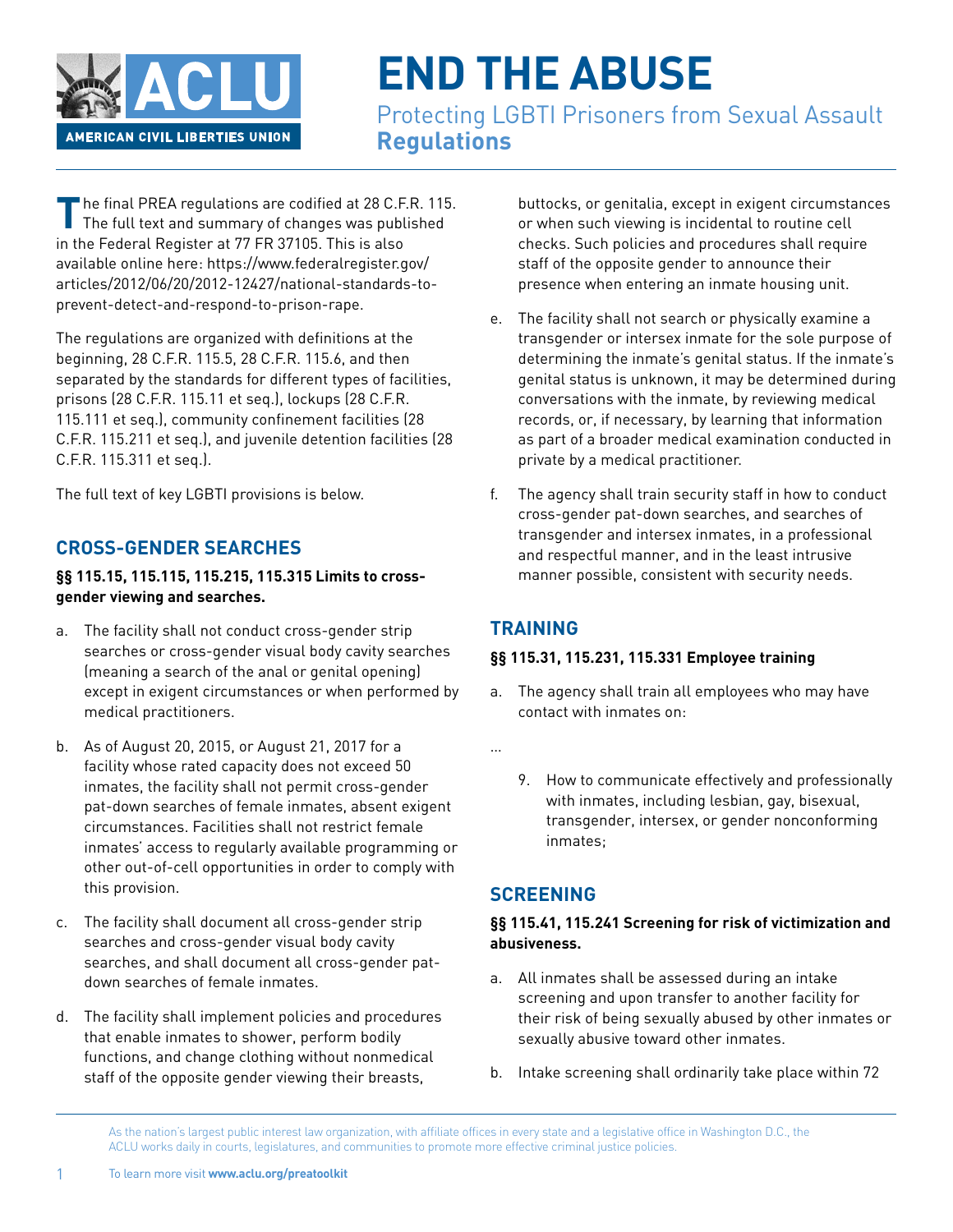hours of arrival at the facility.

- c. Such assessments shall be conducted using an objective screening instrument.
- d. The intake screening shall consider, at a minimum, the following criteria to assess inmates for risk of sexual victimization:

…

- 7. Whether the inmate is or is perceived to be gay, lesbian, bisexual, transgender, intersex, or gender nonconforming;
- 8. Whether the inmate has previously experienced sexual victimization;
- 9. The inmate's own perception of vulnerability; and

…

Inmates may not be disciplined for refusing to answer, or for not disclosing complete information in response to, questions asked pursuant to paragraphs (d)(1), (d)(7), (d) (8), or (d)(9) of this section.

The agency shall implement appropriate controls on the dissemination within the facility of responses to questions asked pursuant to this standard in order to ensure that sensitive information is not exploited to the inmate's detriment by staff or other inmates.

#### **§ 115.341 Obtaining information from residents.**

Within 72 hours of the resident's arrival at the facility and periodically throughout a resident's confinement, the agency shall obtain and use information about each resident's personal history and behavior to reduce the risk of sexual abuse by or upon a resident.

Such assessments shall be conducted using an objective screening instrument.

At a minimum, the agency shall attempt to ascertain information about:

…

…

2. Any gender nonconforming appearance or manner or identification as lesbian, gay, bisexual, transgender, or intersex, and whether the resident may therefore be vulnerable to sexual abuse;

10. The resident's own perception of vulnerability;

This information shall be ascertained through conversations with the resident during the intake process and medical and mental health screenings; during classification assessments; and by reviewing court records, case files, facility behavioral records, and other relevant documentation from the resident's files.

The agency shall implement appropriate controls on the dissemination within the facility of responses to questions asked pursuant to this standard in order to ensure that sensitive information is not exploited to the resident's detriment by staff or other residents.

# **HOUSING & ASSIGNMENTS BASED ON VULNERABILITY**

# **§ 115.42 Use of screening information.**

- a. The agency shall use information from the risk screening required by § 115.41 to inform housing, bed, work, education, and program assignments with the goal of keeping separate those inmates at high risk of being sexually victimized from those at high risk of being sexually abusive.
- b. The agency shall make individualized determinations about how to ensure the safety of each inmate.
- c. In deciding whether to assign a transgender or intersex inmate to a facility for male or female inmates, and in making other housing and programming assignments, the agency shall consider on a case-by-case basis whether a placement would ensure the inmate's health and safety, and whether the placement would present management or security problems.
- d. Placement and programming assignments for each transgender or intersex inmate shall be reassessed at least twice each year to review any threats to safety experienced by the inmate.
- e. A transgender or intersex inmate's own views with respect to his or her own safety shall be given serious consideration.
- f. Transgender and intersex inmates shall be given the opportunity to shower separately from other inmates.
- g. The agency shall not place lesbian, gay, bisexual,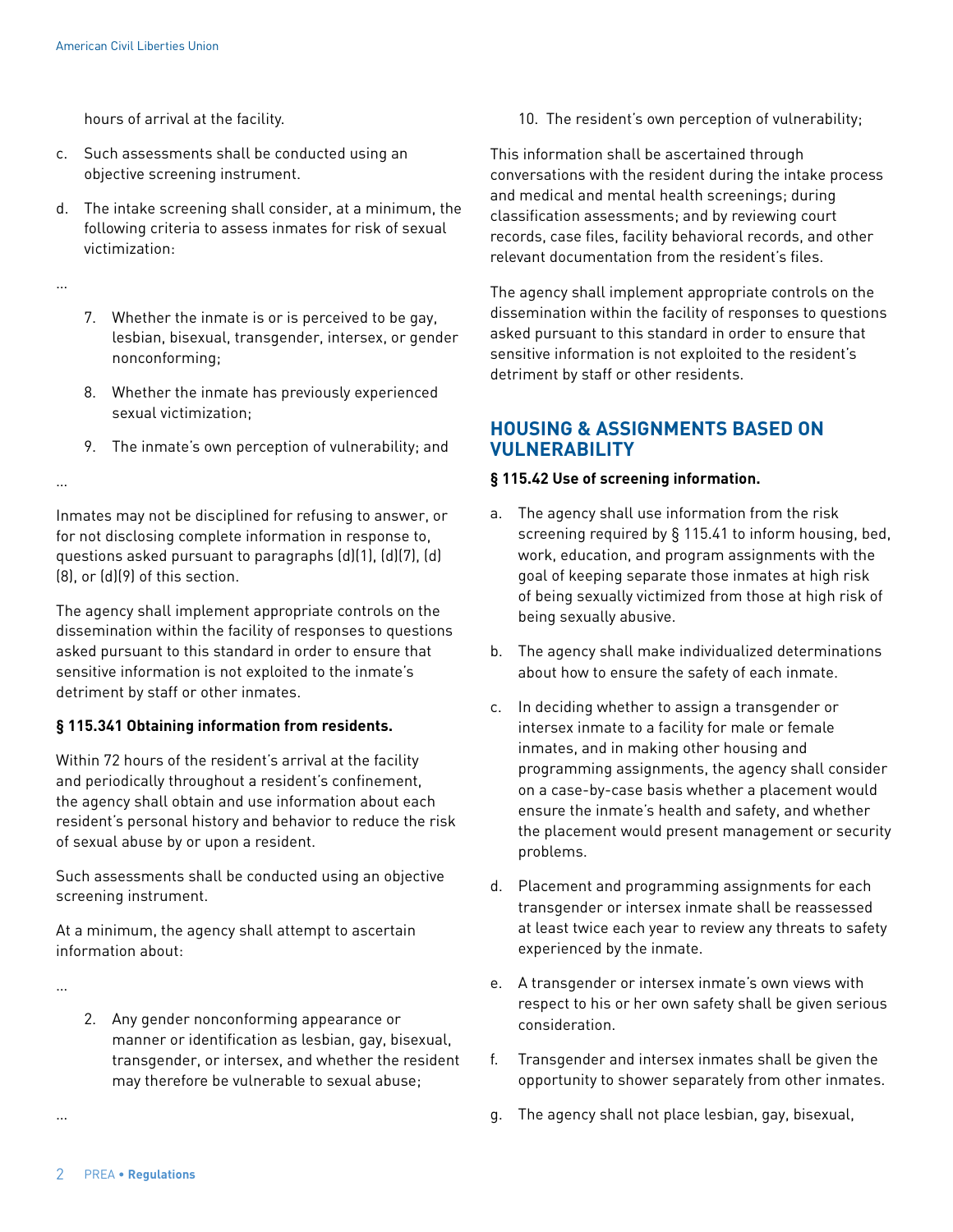transgender, or intersex inmates in dedicated facilities, units, or wings solely on the basis of such identification or status, unless such placement is in a dedicated facility, unit, or wing established in connection with a consent decree, legal settlement, or legal judgment for the purpose of protecting such inmates.

#### **§ 115.242 Use of screening information (content is the same as 115.42 but does not have (d))**

#### **§ 115.342 Placement of residents in housing, bed, program, education, and work assignments.**

- a. The agency shall use all information obtained pursuant to § 115.341 and subsequently to make housing, bed, program, education, and work assignments for residents with the goal of keeping all residents safe and free from sexual abuse.
- b. Residents may be isolated from others only as a last resort when less restrictive measures are inadequate to keep them and other residents safe, and then only until an alternative means of keeping all residents safe can be arranged. During any period of isolation, agencies shall not deny residents daily largemuscle exercise and any legally required educational programming or special education services. Residents in isolation shall receive daily visits from a medical or mental health care clinician. Residents shall also have access to other programs and work opportunities to the extent possible.
- c. Lesbian, gay, bisexual, transgender, or intersex residents shall not be placed in particular housing, bed, or other assignments solely on the basis of such identification or status, nor shall agencies consider lesbian, gay, bisexual, transgender, or intersex identification or status as an indicator of likelihood of being sexually abusive.
- d. In deciding whether to assign a transgender or intersex resident to a facility for male or female residents, and in making other housing and programming assignments, the agency shall consider on a case-by-case basis whether a placement would ensure the resident's health and safety, and whether the placement would present management or security problems.
- e. Placement and programming assignments for each transgender or intersex resident shall be reassessed

at least twice each year to review any threats to safety experienced by the resident.

- f. A transgender or intersex resident's own views with respect to his or her own safety shall be given serious consideration.
- g. Transgender and intersex residents shall be given the opportunity to shower separately from other residents.
- h. If a resident is isolated pursuant to paragraph (b) of this section, the facility shall clearly document:
	- 1. The basis for the facility's concern for the resident's safety; and
	- 2. The reason why no alternative means of separation can be arranged.
- i. Every 30 days, the facility shall afford each resident described in paragraph of this section a review to determine whether there is a continuing need for separation from the general population.

# **PROTECTIVE CUSTODY**

#### **§ 115.43 Protective custody.**

- a. Inmates at high risk for sexual victimization shall not be placed in involuntary segregated housing unless an assessment of all available alternatives has been made, and a determination has been made that there is no available alternative means of separation from likely abusers. If a facility cannot conduct such an assessment immediately, the facility may hold the inmate in involuntary segregated housing for less than 24 hours while completing the assessment.
- b. Inmates placed in segregated housing for this purpose shall have access to programs, privileges, education, and work opportunities to the extent possible. If the facility restricts access to programs, privileges, education, or work opportunities, the facility shall document:
	- 1. The opportunities that have been limited;
	- 2. The duration of the limitation; and
	- 3. The reasons for such limitations.
- c. The facility shall assign such inmates to involuntary segregated housing only until an alternative means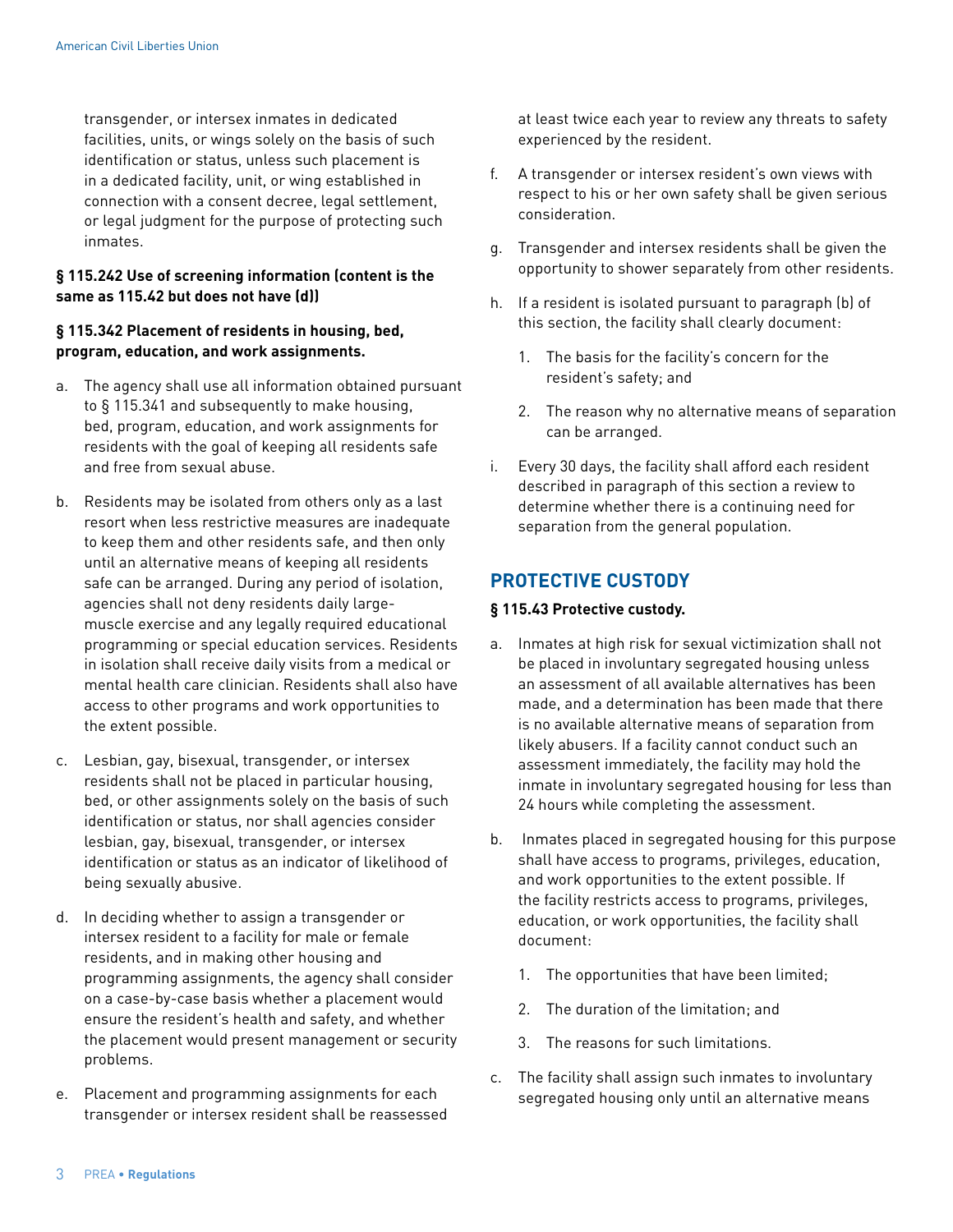of separation from likely abusers can be arranged, and such an assignment shall not ordinarily exceed a period of 30 days.

- d. If an involuntary segregated housing assignment is made pursuant to paragraph (a) of this section, the facility shall clearly document:
	- 1. The basis for the facility's concern for the inmate's safety; and
	- 2. The reason why no alternative means of separation can be arranged.
- e. Every 30 days, the facility shall afford each such inmate a review to determine whether there is a continuing need for separation from the general population.

# **AUDITS & OVERSIGHT**

#### **§§ 115.11, 115.111, 115.211, 115.311 Zero tolerance of sexual abuse and sexual harassment; PREA coordinator.**

- a. An agency shall have a written policy mandating zero tolerance toward all forms of sexual abuse and sexual harassment and outlining the agency's approach to preventing, detecting, and responding to such conduct.
- b. An agency shall employ or designate an upper-level, agency-wide PREA coordinator with sufficient time and authority to develop, implement, and oversee agency efforts to comply with the PREA standards in all of its facilities.
- c. Where an agency operates more than one facility, each facility shall designate a PREA compliance manager with sufficient time and authority to coordinate the facility's efforts to comply with the PREA standards.

#### **§§ 115.86, 115.186, 115.286, 115.386 Sexual abuse incident reviews.**

- a. The facility shall conduct a sexual abuse incident review at the conclusion of every sexual abuse investigation, including where the allegation has not been substantiated, unless the allegation has been determined to be unfounded.
- b. Such review shall ordinarily occur within 30 days of the conclusion of the investigation.
- c. The review team shall include upper-level management officials, with input from line

supervisors, investigators, and medical or mental health practitioners.

- d. The review team shall:
	- 1. Consider whether the allegation or investigation indicates a need to change policy or practice to better prevent, detect, or respond to sexual abuse;
	- 2. Consider whether the incident or allegation was motivated by race; ethnicity; gender identity; lesbian, gay, bisexual, transgender, or intersex identification, status, or perceived status; or gang affiliation; or was motivated or otherwise caused by other group dynamics at the facility;
	- 3. Examine the area in the facility where the incident allegedly occurred to assess whether physical barriers in the area may enable abuse;
	- 4. Assess the adequacy of staffing levels in that area during different shifts;
	- 5 . Assess whether monitoring technology should be deployed or augmented to supplement supervision by staff; and
	- 6. Prepare a report of its findings, including but not necessarily limited to determinations made pursuant to paragraphs (d)(1) through (d)(5) of this section, and any recommendations for improvement and submit such report to the facility head and PREA compliance manager.
- e. The facility shall implement the recommendations for improvement, or shall document its reasons for not doing so.

### **§ 115.401 Frequency and scope of audits.**

- a. During the three-year period starting on August 20, 2013, and during each three-year period thereafter, the agency shall ensure that each facility operated by the agency, or by a private organization on behalf of the agency, is audited at least once.
- b. During each one-year period starting on August 20, 2013, the agency shall ensure that at least one-third of each facility type operated by the agency, or by a private organization on behalf of the agency, is audited.
- c. The Department of Justice may send a recommendation to an agency for an expedited audit if the Department has reason to believe that a particular

4 PREA • **Regulations**